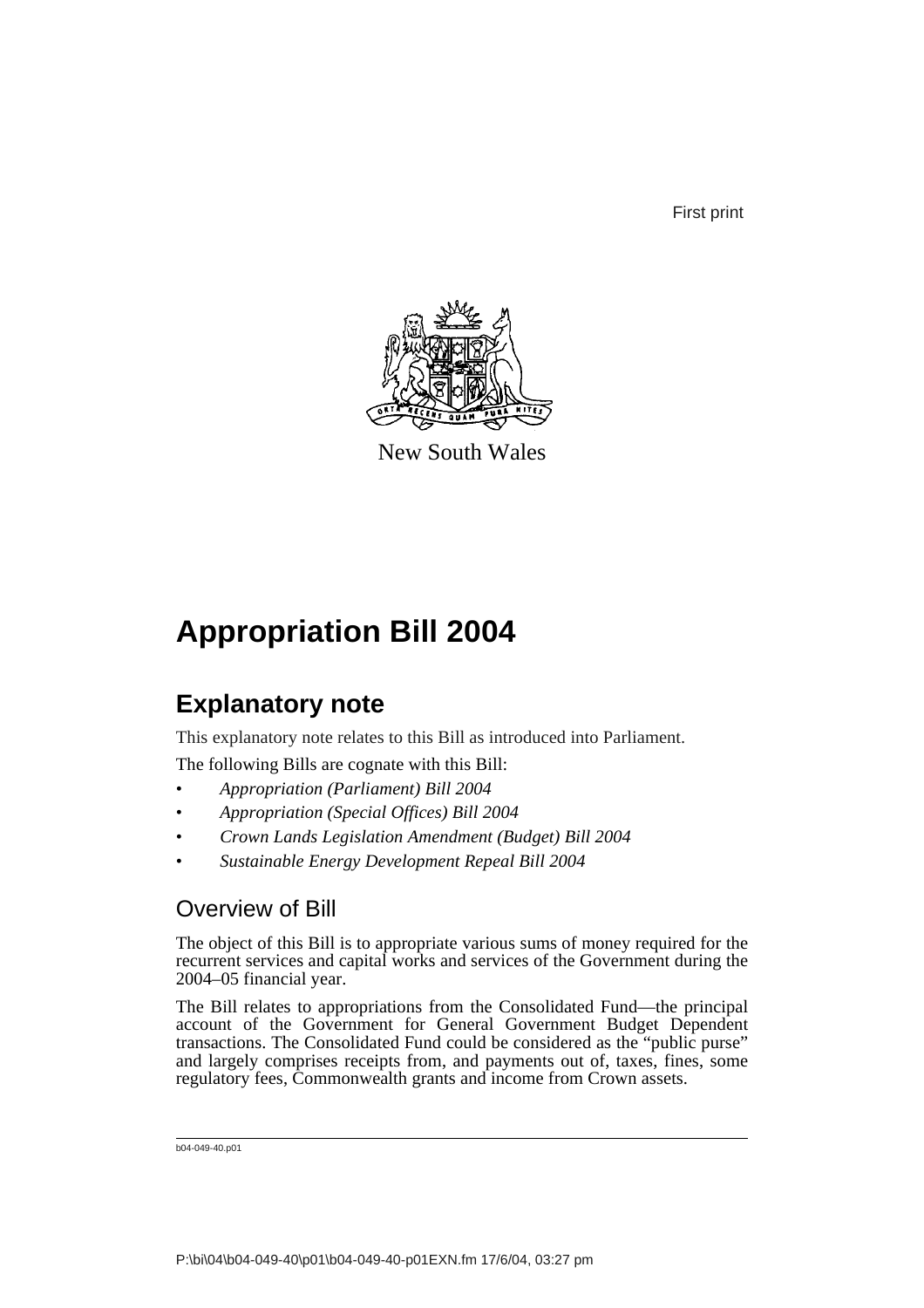Appropriation Bill 2004

Explanatory note

In addition to allocations from the Consolidated Fund, most General Government Budget Dependent agencies would have other sources of moneys available to them. These moneys could arise from user charges, retention of asset sale proceeds, industry contributions, etc. These are not appropriated by Parliament as they are not in the nature of taxes or other mandatory levies for which a service is not provided in return for payment.

The Bill for the 2004–05 year contains an additional appropriation, which allocates the additional revenue raised in connection with changes to gaming machine taxes to the Minister for Health for spending on health related services.

Explanatory note page 2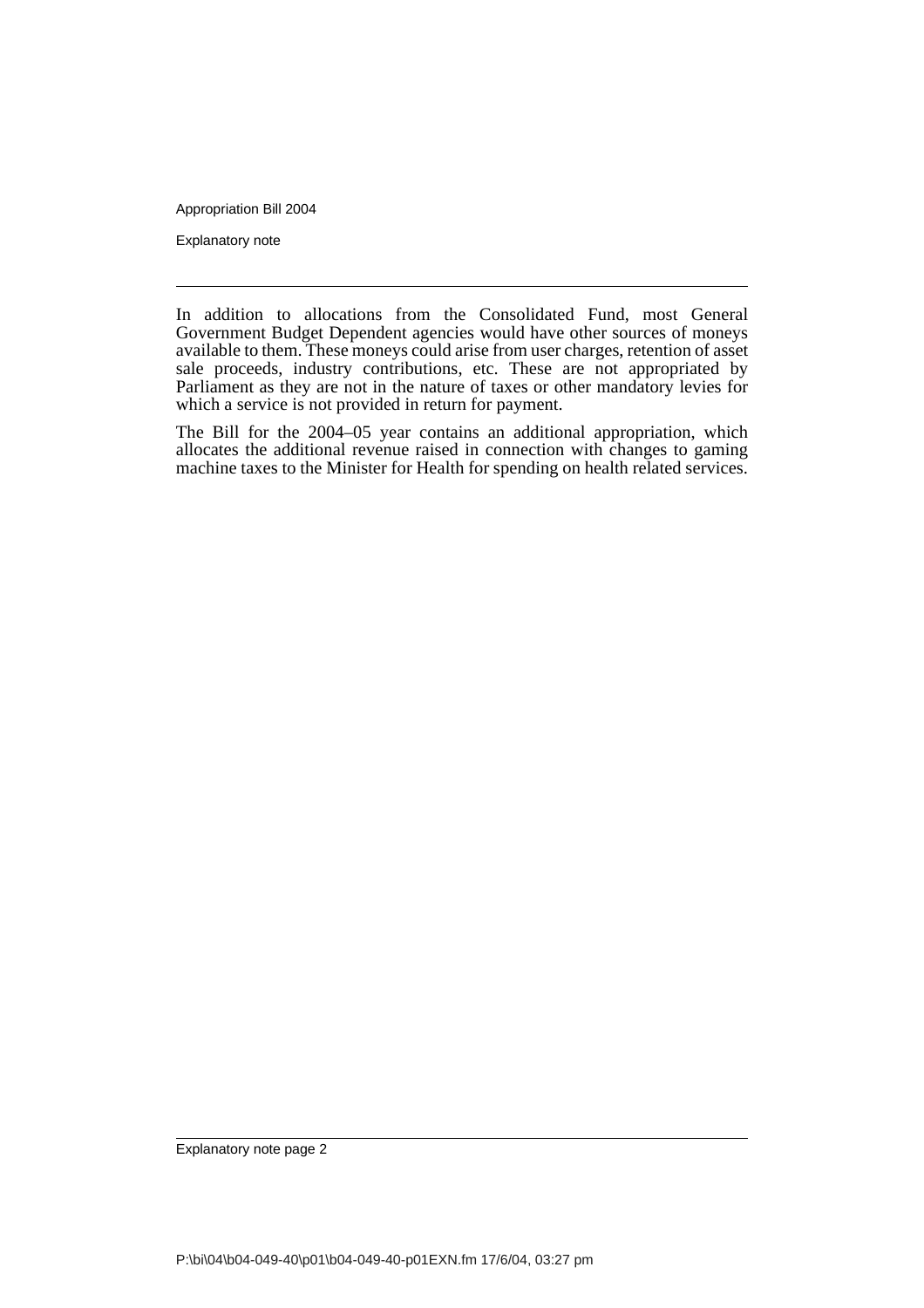First print



New South Wales

# **Appropriation Bill 2004**

# **Contents**

|        |    |                                                                                                                  | Page           |
|--------|----|------------------------------------------------------------------------------------------------------------------|----------------|
| Part 1 |    | <b>Preliminary</b>                                                                                               |                |
|        |    | Name of Act                                                                                                      | 2              |
|        | 2  | Commencement                                                                                                     | 2              |
|        | 3  | Interpretation                                                                                                   | 2              |
| Part 2 |    | <b>Appropriations out of the Consolidated Fund</b>                                                               |                |
|        | 4  | General appropriation from Consolidated Fund 2004-05 for<br>recurrent services                                   | 3              |
|        | 5. | General appropriation from Consolidated Fund 2004–05 for<br>capital works and services                           | 3              |
|        | 6  | Premier, Minister for the Arts and Minister for Citizenship                                                      | 4              |
|        | 7  | Attorney General and Minister for the Environment                                                                | 5              |
|        | 8  | Minister for Community Services, Minister for Ageing,<br>Minister for Disability Services and Minister for Youth | $\overline{7}$ |
|        | 9  | Minister for Education and Training and Minister for<br><b>Aboriginal Affairs</b>                                | 8              |
|        |    |                                                                                                                  |                |

b04-049-40.p01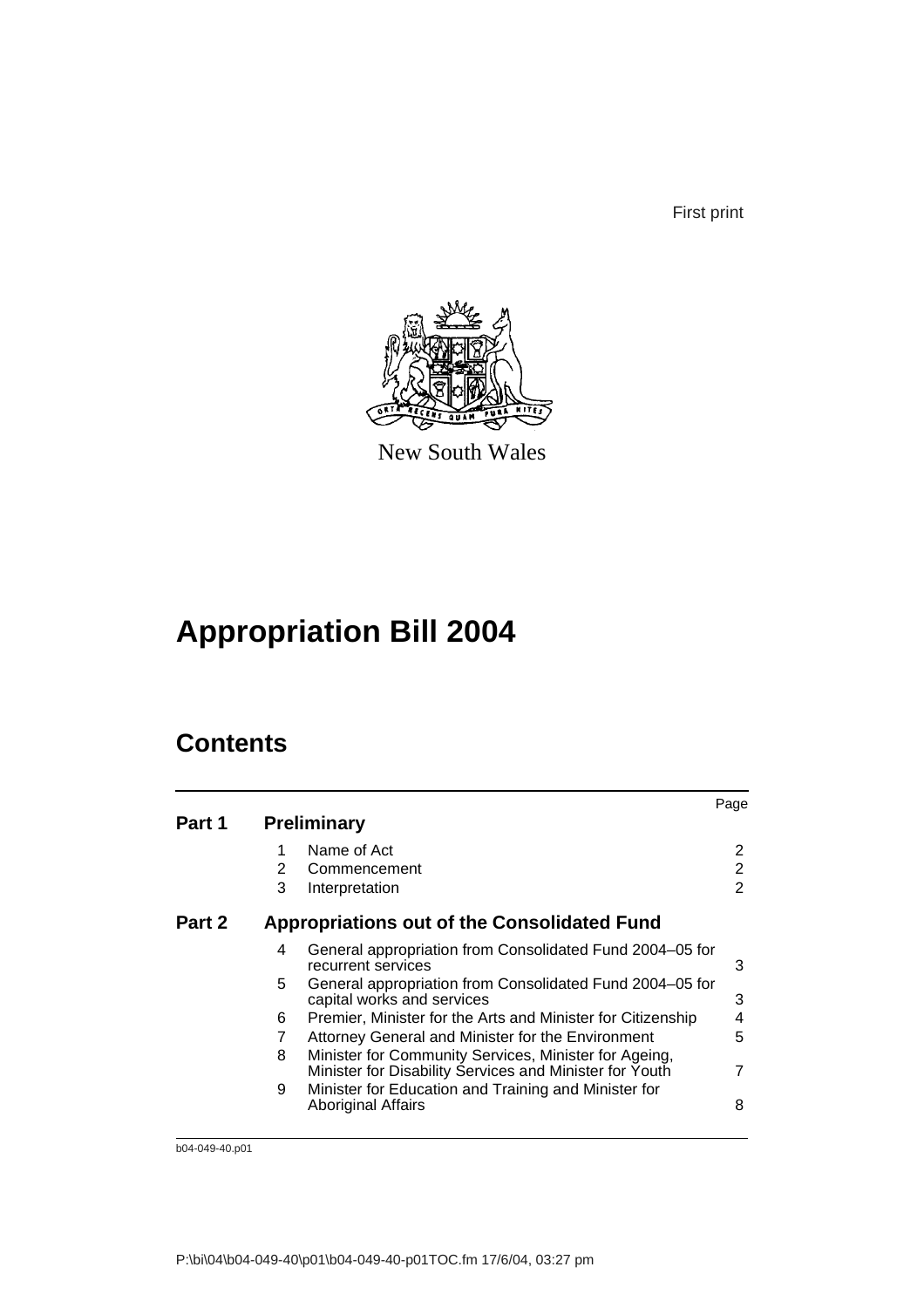## Appropriation Bill 2004

#### **Contents**

l.

|        |                 |                                                                                                                           | Page |
|--------|-----------------|---------------------------------------------------------------------------------------------------------------------------|------|
|        | 10              | Minister for Energy and Utilities and Minister for Science                                                                |      |
|        |                 | and Medical Research                                                                                                      | 9    |
|        | 11              | Minister for Gaming and Racing                                                                                            | 9    |
|        | 12 <sup>2</sup> | Minister for Health                                                                                                       | 10   |
|        | 13              | Minister for Infrastructure and Planning and Minister for<br><b>Natural Resources</b>                                     | 11   |
|        | 14              | Minister for Justice                                                                                                      | 12   |
|        | 15              | Minister for Juvenile Justice and Minister for Western<br>Sydney                                                          | 13   |
|        | 16              | <b>Minister for Mineral Resources</b>                                                                                     | 13   |
|        | 17              | Minister for Police                                                                                                       | 14   |
|        | 18              | Minister for Primary Industries                                                                                           | 15   |
|        | 19              | Minister for Roads and Minister for Housing                                                                               | 16   |
|        | 20              | Minister for Rural Affairs, Minister for Local Government<br>and Minister for Emergency Services                          | 16   |
|        | 21              | Special Minister of State, Minister for Commerce, Minister<br>for Industrial Relations and Minister for the Central Coast | 17   |
|        | 22              | Minister for Tourism and Sport and Recreation and Minister<br>for Women                                                   | 18   |
|        | 23              | Minister for Transport Services and Minister for the Hunter                                                               | 19   |
|        | 24              | Treasurer and Minister for State Development                                                                              | 20   |
| Part 3 |                 | Additional appropriation for health related services                                                                      |      |
|        | 25              | Additional appropriation from Consolidated Fund 2004-05<br>for recurrent services                                         | 21   |
|        | 26              | Special appropriation to Minister for Health-additional<br>revenue from gaming machine taxes                              | 21   |
| Part 4 | General         |                                                                                                                           |      |
|        | 27              | Variation of authorised payments from Consolidated Fund                                                                   | 23   |
|        | 28              | Appointment of person to carry out the functions of the<br>Treasurer under section 27                                     | 23   |
|        | 29              | Delayed restructures                                                                                                      | 24   |

**Part**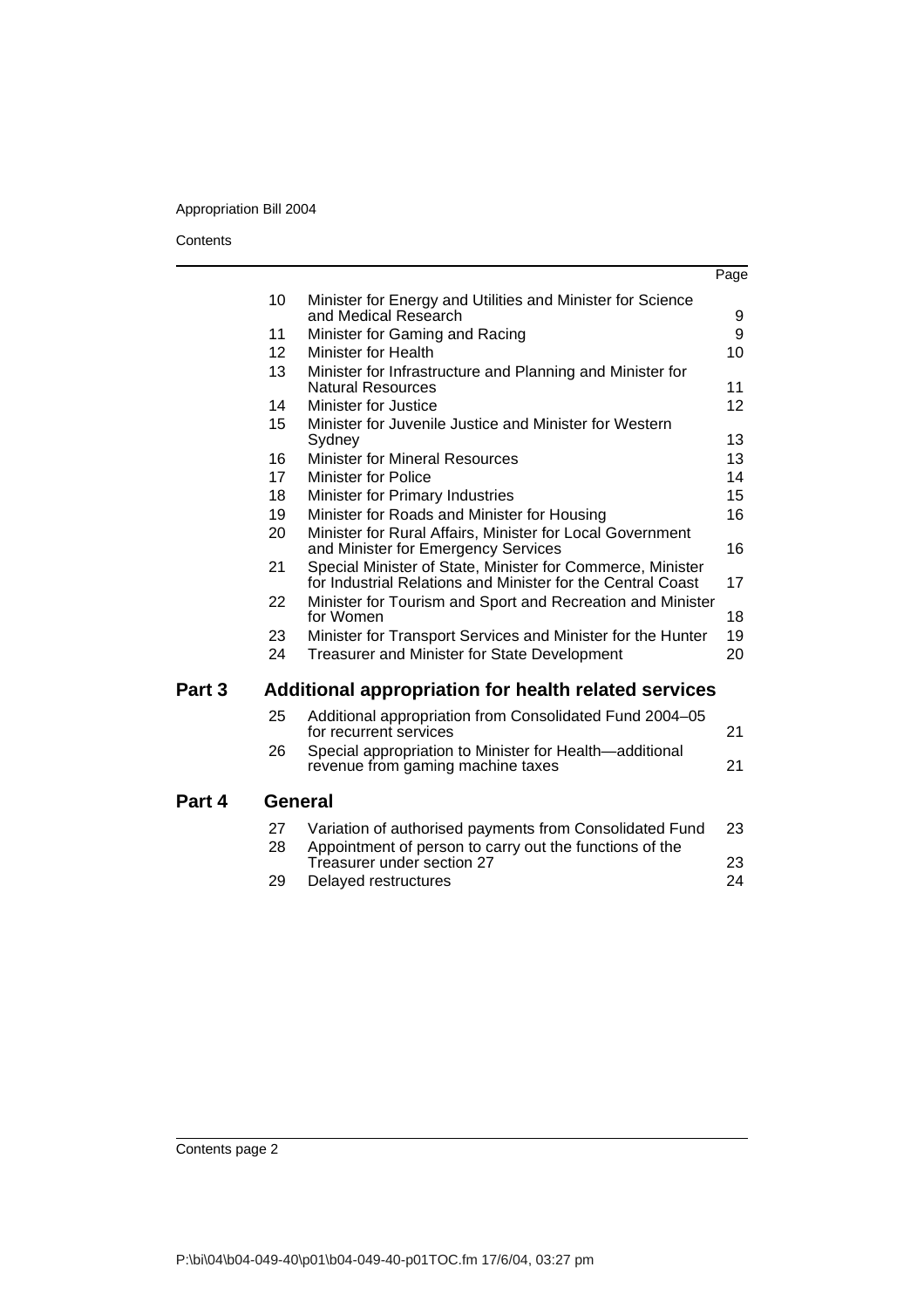

New South Wales

# **Appropriation Bill 2004**

No , 2004

## **A Bill for**

An Act to appropriate out of the Consolidated Fund sums for the recurrent services and capital works and services of the Government for the year 2004–05.

See also *Appropriation (Parliament) Bill 2004*, *Appropriation (Special Offices) Bill 2004*, *Crown Lands Legislation Amendment (Budget) Bill 2004*, *Sustainable Energy Development Repeal Bill 2004*.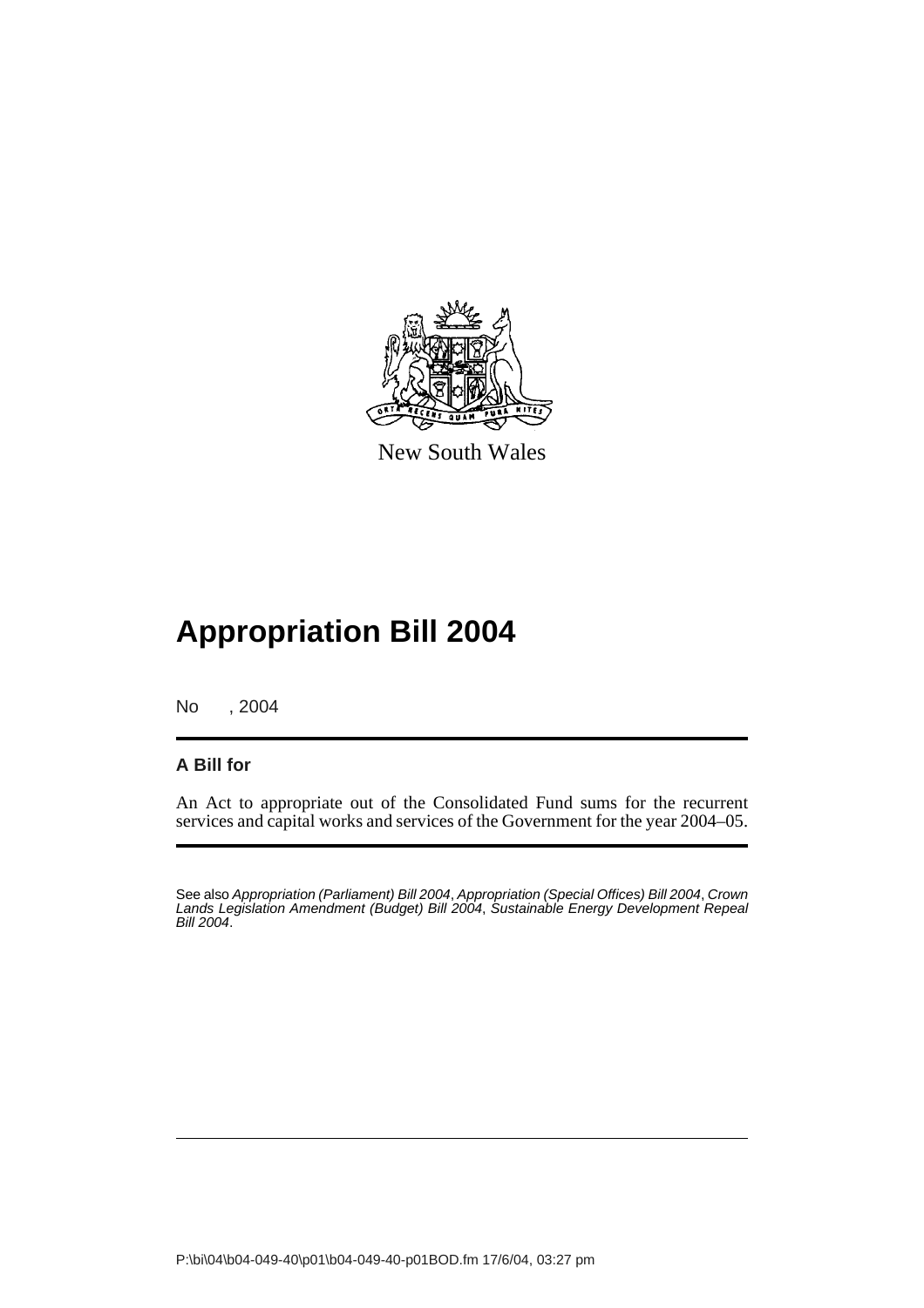## Clause 1 Appropriation Bill 2004

Part 1 Preliminary

<span id="page-5-3"></span><span id="page-5-2"></span><span id="page-5-1"></span><span id="page-5-0"></span>

|              | The Legislature of New South Wales enacts:                                                                   |                |  |
|--------------|--------------------------------------------------------------------------------------------------------------|----------------|--|
|              | Part 1<br><b>Preliminary</b>                                                                                 | 2              |  |
| 1            | <b>Name of Act</b>                                                                                           | 3              |  |
|              | This Act is the <i>Appropriation Act 2004</i> .                                                              | $\overline{4}$ |  |
| $\mathbf{2}$ | <b>Commencement</b>                                                                                          | 5              |  |
|              | This Act commences or is taken to have commenced on 1 July 2004.                                             | 6              |  |
| 3            | Interpretation                                                                                               | 7              |  |
|              | In this Act, a reference to the year 2004–05 is a reference to the year<br>from 1 July 2004 to 30 June 2005. | 8<br>9         |  |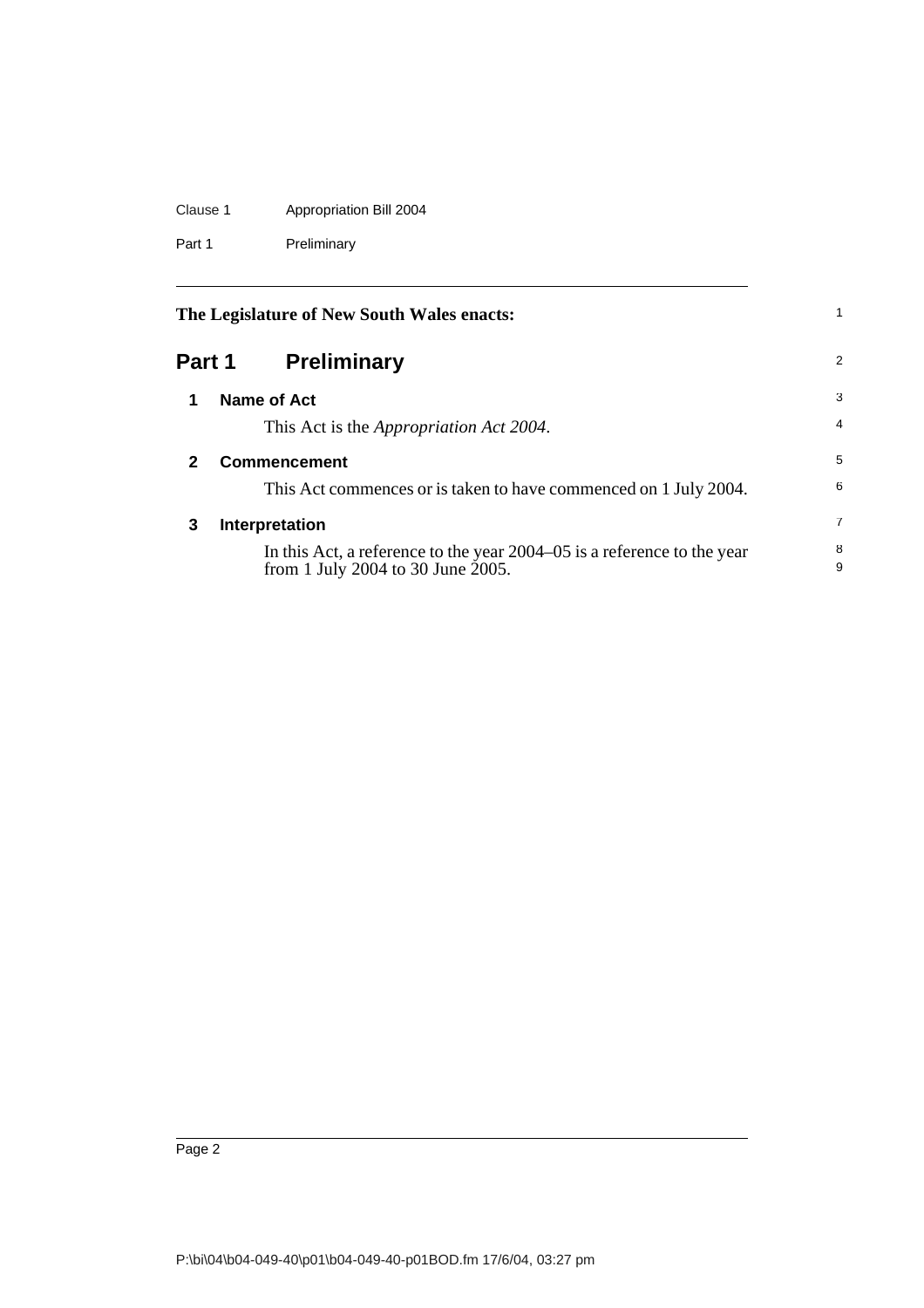| Appropriation Bill 2004                     | Clause 4 |
|---------------------------------------------|----------|
| Appropriations out of the Consolidated Fund | Part 2   |

## <span id="page-6-1"></span><span id="page-6-0"></span>**Part 2 Appropriations out of the Consolidated Fund**

#### **4 General appropriation from Consolidated Fund 2004–05 for recurrent services**

- (1) Out of the Consolidated Fund there are hereby appropriated the sums identified in sections 6 to 24, inclusive, as the sums appropriated by this Act for recurrent services, which sums may be issued and applied for or towards the several uses and purposes expressed in those sections for the recurrent services of the Government for the year 2004–05.
- (2) The total sum appropriated out of the Consolidated Fund for the recurrent services of the Government for the year 2004–05, in accordance with the provisions of sections 6 to 24, inclusive, is the sum of \$32,039,760,000.
- (3) Any amounts expended for recurrent services under section 25 of the *Public Finance and Audit Act 1983* or any Supply Act on or after 1 July 2004 and before the date of assent to this Act are taken to have been expended out of such of the sums for recurrent services set out in sections 6 to 24, inclusive, as may be determined by the Treasurer.

#### <span id="page-6-2"></span>**5 General appropriation from Consolidated Fund 2004–05 for capital works and services**

- (1) Out of the Consolidated Fund there are hereby appropriated the sums identified in sections 6 to 24, inclusive, as the sums appropriated by this Act for capital works and services, which sums may be issued and applied for or towards the several uses and purposes expressed in those sections for capital works and services for the year 2004–05.
- (2) The total sum appropriated out of the Consolidated Fund for capital works and services for the year 2004–05, in accordance with the provisions of sections 6 to 24, inclusive, is the sum of \$2,711,319,000.
- (3) Any amounts expended for capital works and services under section 25 of the *Public Finance and Audit Act 1983* or any Supply Act on or after 1 July 2004 and before the date of assent to this Act are taken to have been expended out of such of the sums for capital works and services set out in sections 6 to 24, inclusive, as may be determined by the Treasurer.

1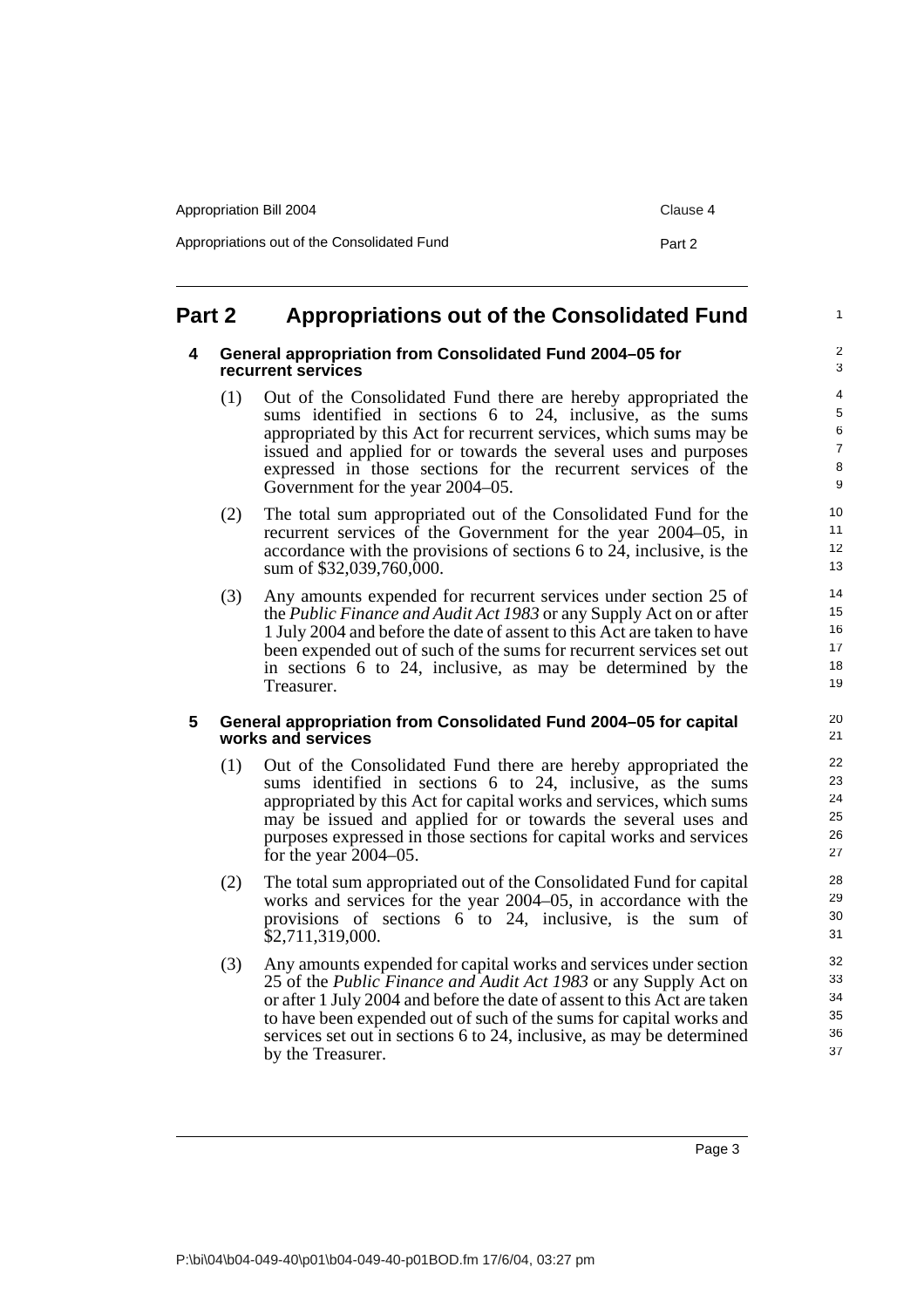#### Clause 6 Appropriation Bill 2004

Part 2 **Appropriations out of the Consolidated Fund** 

### <span id="page-7-0"></span>**6 Premier, Minister for the Arts and Minister for Citizenship**

(1) RECURRENT SERVICES: The sum of \$377,079,000 is hereby appropriated to the Premier, Minister for the Arts and Minister for Citizenship for the recurrent services of the following:

|     |                                                    | \$,000  |
|-----|----------------------------------------------------|---------|
| 01. | <b>Cabinet Office</b>                              | 16,451  |
| 02. | Parliamentary Counsel's Office                     | 5,512   |
| 03. | Premier's Department                               | 94,009  |
| 04. | <b>Independent Pricing and Regulatory Tribunal</b> | 13,990  |
| 05. | <b>Natural Resources Commission</b>                | 3,514   |
| 06. | Ministry for the Arts                              | 89,296  |
| 07. | <b>State Library of New South Wales</b>            | 50,792  |
| 08. | <b>Australian Museum</b>                           | 20,581  |
| 09. | Museum of Applied Arts and Sciences                | 27,865  |
| 10. | <b>Historic Houses Trust of New South Wales</b>    | 15,897  |
| 11. | Art Gallery of New South Wales                     | 15,187  |
| 12. | <b>State Records Authority</b>                     | 4,690   |
| 13. | New South Wales Film and Television Office         | 9,349   |
| 14. | <b>Community Relations Commission</b>              | 9,946   |
|     | Total, Recurrent Services                          | 377,079 |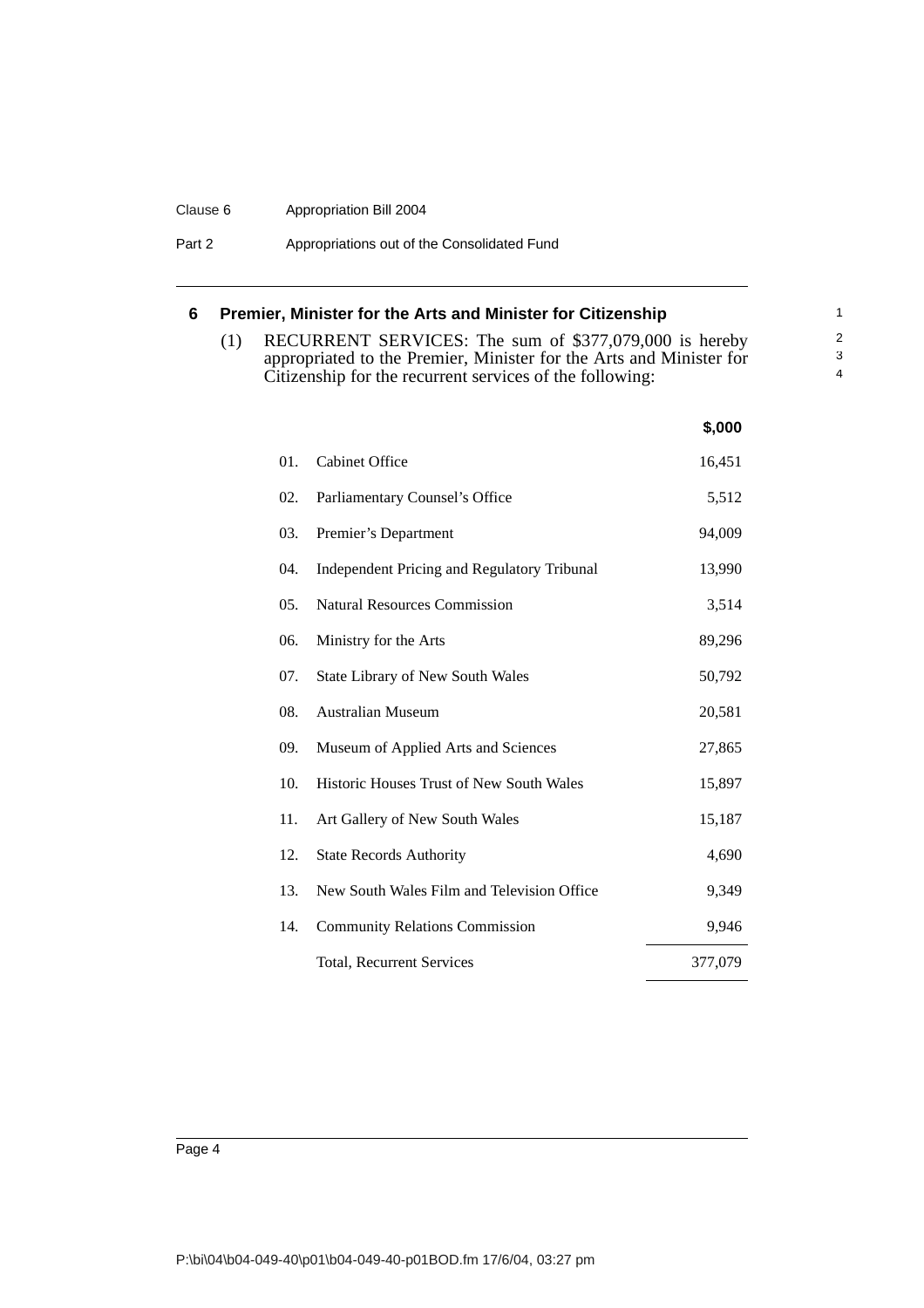| Appropriation Bill 2004                     | Clause 7 |
|---------------------------------------------|----------|
| Appropriations out of the Consolidated Fund | Part 2   |

(2) CAPITAL WORKS AND SERVICES: The sum of \$40,500,000 is hereby appropriated to the Premier, Minister for the Arts and Minister for Citizenship for the capital works and services of the following:

|     |                                             | \$,000 |
|-----|---------------------------------------------|--------|
| 01. | <b>Cabinet Office</b>                       | 10     |
| 02. | Parliamentary Counsel's Office              | 730    |
| 03. | Premier's Department                        | 3,364  |
| 04. | Independent Pricing and Regulatory Tribunal | 180    |
| 05. | <b>Natural Resources Commission</b>         | 500    |
| 06. | Ministry for the Arts                       | 10,810 |
| 07. | State Library of New South Wales            | 10,086 |
| 08. | <b>Australian Museum</b>                    | 4,420  |
| 09. | Museum of Applied Arts and Sciences         | 4,898  |
| 10. | Historic Houses Trust of New South Wales    | 2,277  |
| 11. | Art Gallery of New South Wales              | 2,836  |
| 12. | <b>State Records Authority</b>              | 345    |
| 13. | New South Wales Film and Television Office  | 44     |
|     | Total, Capital Works and Services           | 40,500 |

#### <span id="page-8-0"></span>**7 Attorney General and Minister for the Environment**

(1) RECURRENT SERVICES: The sum of \$764,711,000 is hereby appropriated to the Attorney General and Minister for the Environment for the recurrent services of the following:

Page 5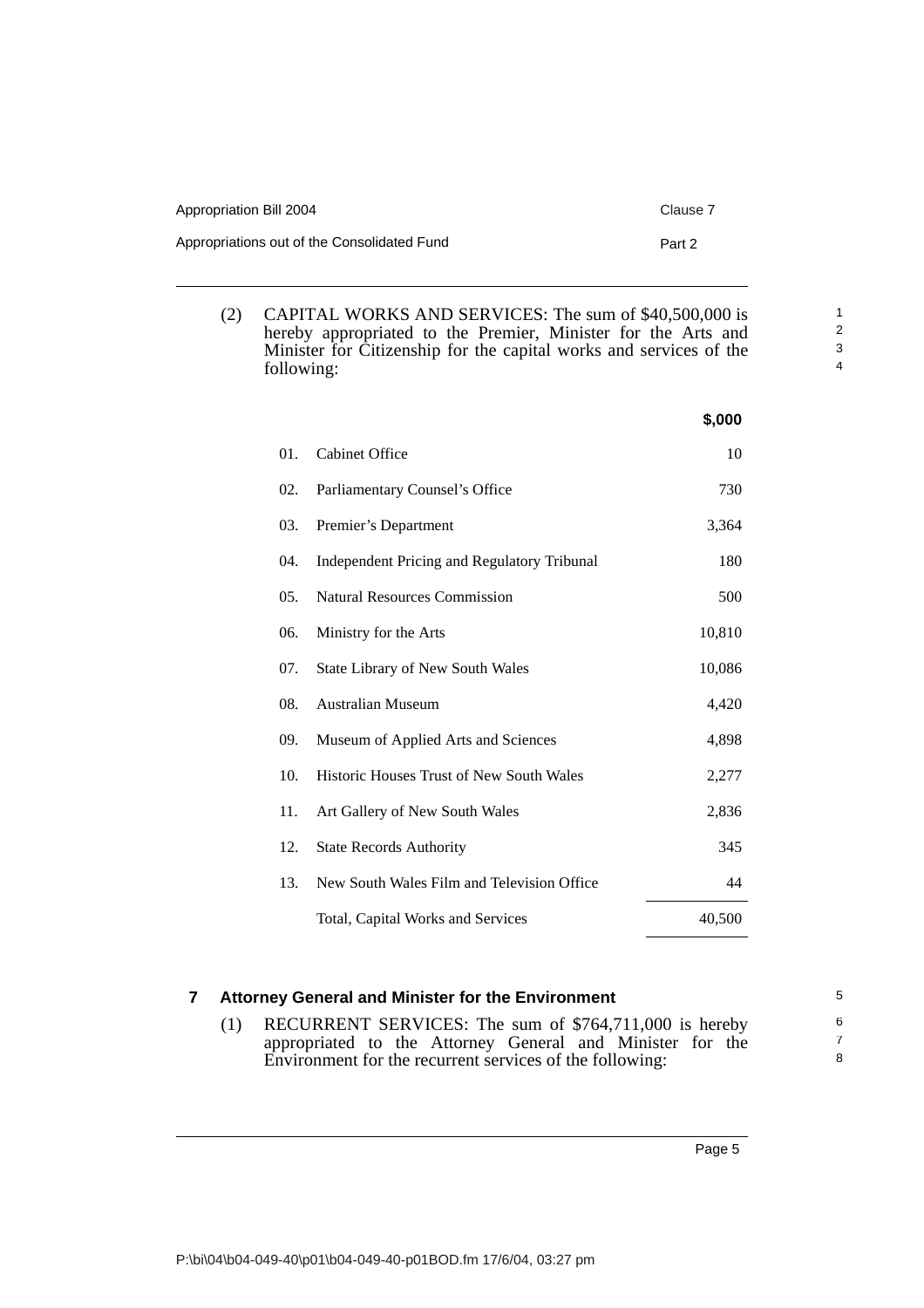#### Clause 7 Appropriation Bill 2004

Part 2 **Appropriations out of the Consolidated Fund** 

### **\$,000**

| 01. | <b>Attorney General's Department</b>       | 355,397 |
|-----|--------------------------------------------|---------|
| 02. | Judicial Commission of New South Wales     | 3,751   |
| 03. | Legal Aid Commission of New South Wales    | 75,087  |
| 04. | Department of Environment and Conservation | 298,133 |
| 0.5 | <b>Environmental Trust</b>                 | 16,443  |
| 06. | Royal Botanic Gardens and Domain Trust     | 15,900  |
|     | Total, Recurrent Services                  | 764.711 |

(2) CAPITAL WORKS AND SERVICES: The sum of \$113,985,000 is hereby appropriated to the Attorney General and Minister for the Environment for the capital works and services of the following:

|     |                                            | \$,000  |
|-----|--------------------------------------------|---------|
| 01. | <b>Attorney General's Department</b>       | 84,305  |
| 02. | Judicial Commission of New South Wales     | 48      |
| 03. | Legal Aid Commission of New South Wales    | 2,937   |
| 04. | Department of Environment and Conservation | 24,660  |
| 05. | Royal Botanic Gardens and Domain Trust     | 2,035   |
|     | Total, Capital Works and Services          | 113.985 |

Page 6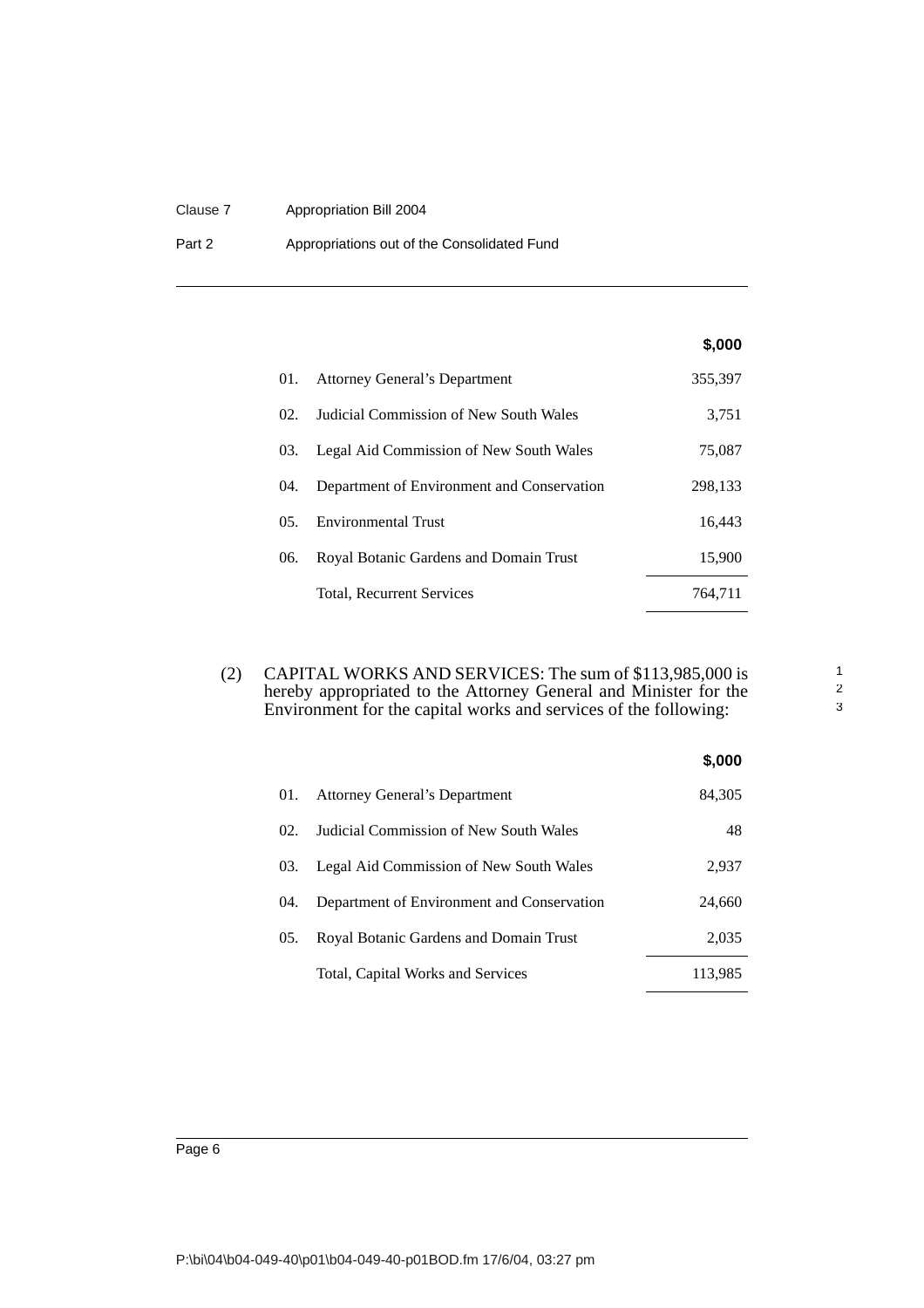| Appropriation Bill 2004                     | Clause 8 |
|---------------------------------------------|----------|
| Appropriations out of the Consolidated Fund | Part 2   |

#### <span id="page-10-0"></span>**8 Minister for Community Services, Minister for Ageing, Minister for Disability Services and Minister for Youth**

(1) RECURRENT SERVICES: The sum of \$2,152,953,000 is hereby appropriated to the Minister for Community Services, Minister for Ageing, Minister for Disability Services and Minister for Youth for the recurrent services of the following:

|                 |                                                | \$,000    |
|-----------------|------------------------------------------------|-----------|
| 01.             | Department of Community Services               | 842.743   |
| 02 <sub>1</sub> | Office of the Children's Guardian              | 2.943     |
| 03.             | Department of Ageing, Disability and Home Care | 1,299,468 |
| (14)            | Commission for Children and Young People       | 7.799     |
|                 | Total, Recurrent Services                      | 2,152,953 |

(2) CAPITAL WORKS AND SERVICES: The sum of \$50,673,000 is hereby appropriated to the Minister for Community Services, Minister for Ageing, Minister for Disability Services and Minister for Youth for the capital works and services of the following:

|     |                                                | \$,000 |
|-----|------------------------------------------------|--------|
| 01. | Department of Community Services               | 13,693 |
| 02. | Office of the Children's Guardian              | 40     |
| 03. | Department of Ageing, Disability and Home Care | 36,763 |
| 04. | Commission for Children and Young People       | 177    |
|     | Total, Capital Works and Services              | 50,673 |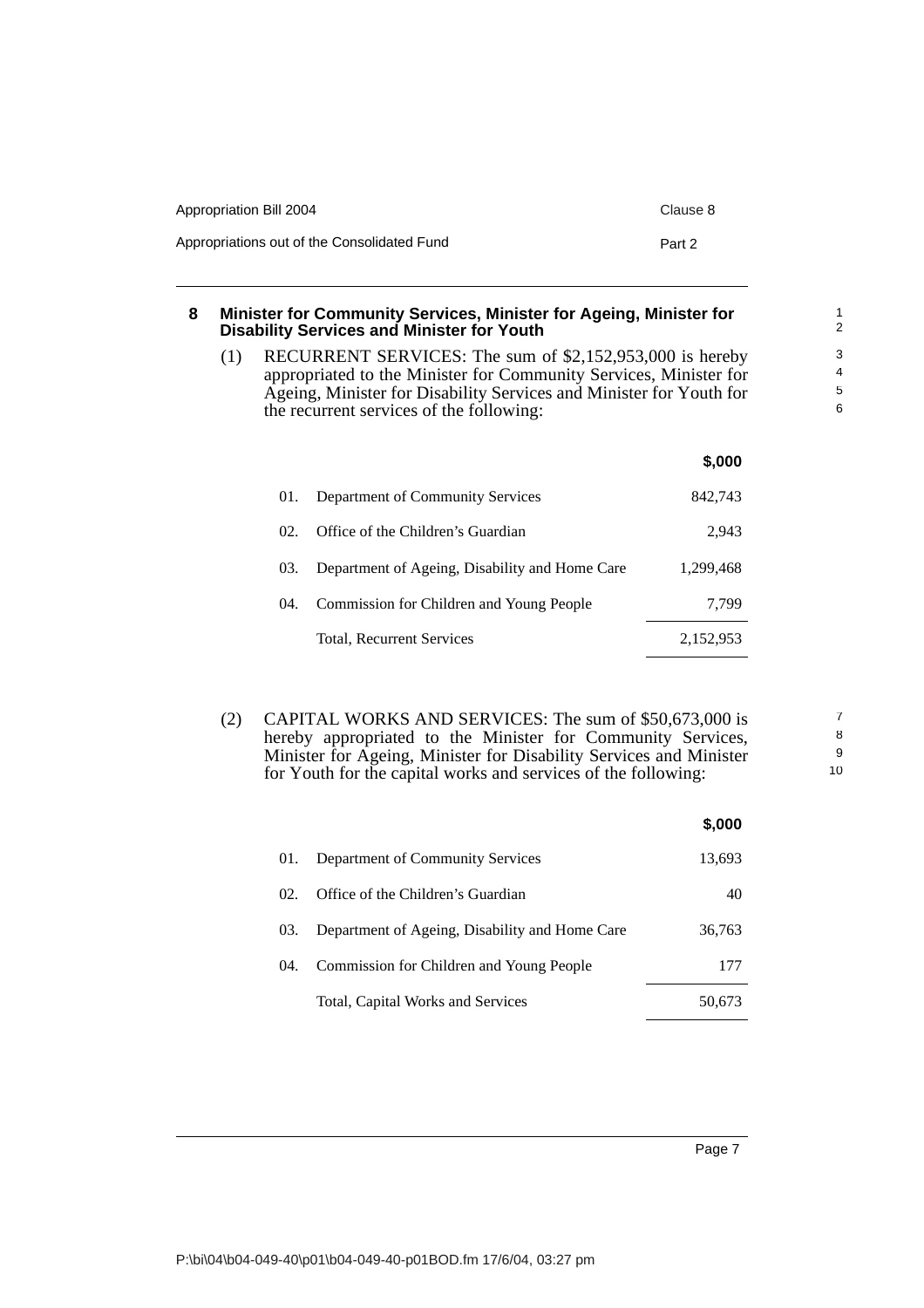#### Clause 9 Appropriation Bill 2004

#### <span id="page-11-0"></span>**9 Minister for Education and Training and Minister for Aboriginal Affairs**

(1) RECURRENT SERVICES: The sum of \$7,664,105,000 is hereby appropriated to the Minister for Education and Training and Minister for Aboriginal Affairs for the recurrent services of the following:

|     |                                      | \$,000    |
|-----|--------------------------------------|-----------|
| 01. | Department of Education and Training | 7,549,852 |
| 02. | Office of the Board of Studies       | 80,951    |
| 03. | Department of Aboriginal Affairs     | 33,302    |
|     | Total, Recurrent Services            | 7,664,105 |

(2) CAPITAL WORKS AND SERVICES: The sum of \$351,791,000 is hereby appropriated to the Minister for Education and Training and Minister for Aboriginal Affairs for the capital works and services of the following:

|     |                                      | \$,000  |
|-----|--------------------------------------|---------|
| 01. | Department of Education and Training | 351,052 |
| 02. | Office of the Board of Studies       | 700     |
| 03. | Department of Aboriginal Affairs     | 39      |
|     | Total, Capital Works and Services    | 351,791 |

7 8 9

10

P:\bi\04\b04-049-40\p01\b04-049-40-p01BOD.fm 17/6/04, 03:27 pm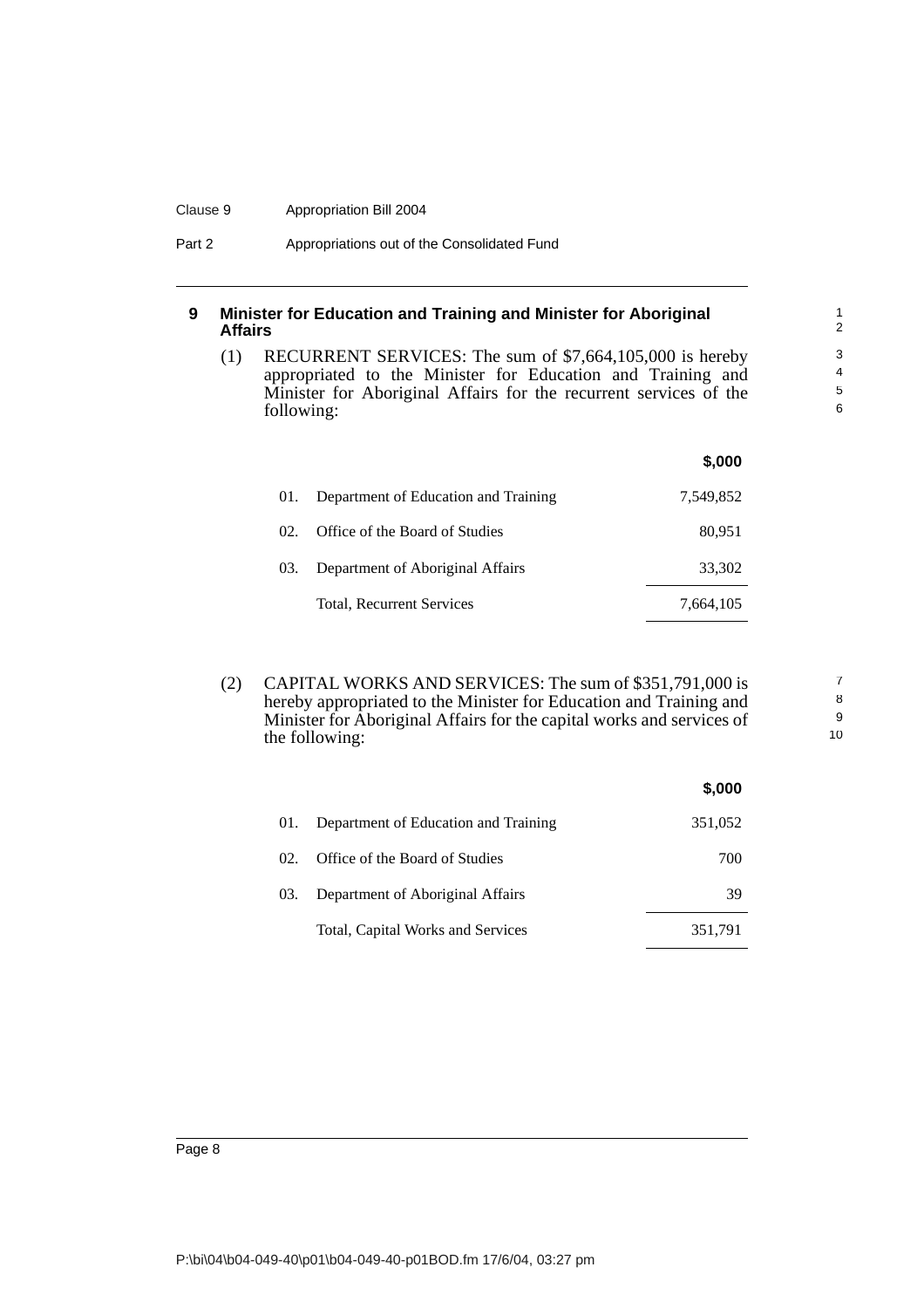| Appropriation Bill 2004                     | Clause 10 |
|---------------------------------------------|-----------|
| Appropriations out of the Consolidated Fund | Part 2    |

#### <span id="page-12-0"></span>**10 Minister for Energy and Utilities and Minister for Science and Medical Research**

(1) RECURRENT SERVICES: The sum of \$247,299,000 is hereby appropriated to the Minister for Energy and Utilities and Minister for Science and Medical Research for the recurrent services of the following:

|     |                                                    | \$,000  |
|-----|----------------------------------------------------|---------|
| 01. | Department of Energy, Utilities and Sustainability | 146.644 |
| 02. | Payments for Water and Sewerage Assistance         | 91,622  |
| 03. | Ministry for Science and Medical Research          | 9.033   |
|     | Total, Recurrent Services                          | 247.299 |

(2) CAPITAL WORKS AND SERVICES: The sum of \$1,739,000 is hereby appropriated to the Minister for Energy and Utilities and Minister for Science and Medical Research for the capital works and services of the following:

|     |                                                    | \$,000 |
|-----|----------------------------------------------------|--------|
| 01. | Department of Energy, Utilities and Sustainability | 1,388  |
| 02. | Ministry for Science and Medical Research          | 351    |
|     | Total, Capital Works and Services                  | 1.739  |

#### <span id="page-12-1"></span>**11 Minister for Gaming and Racing** (1) RECURRENT SERVICES: The sum of \$38,130,000 is hereby appropriated to the Minister for Gaming and Racing for the recurrent services of the following: 11 12 13 14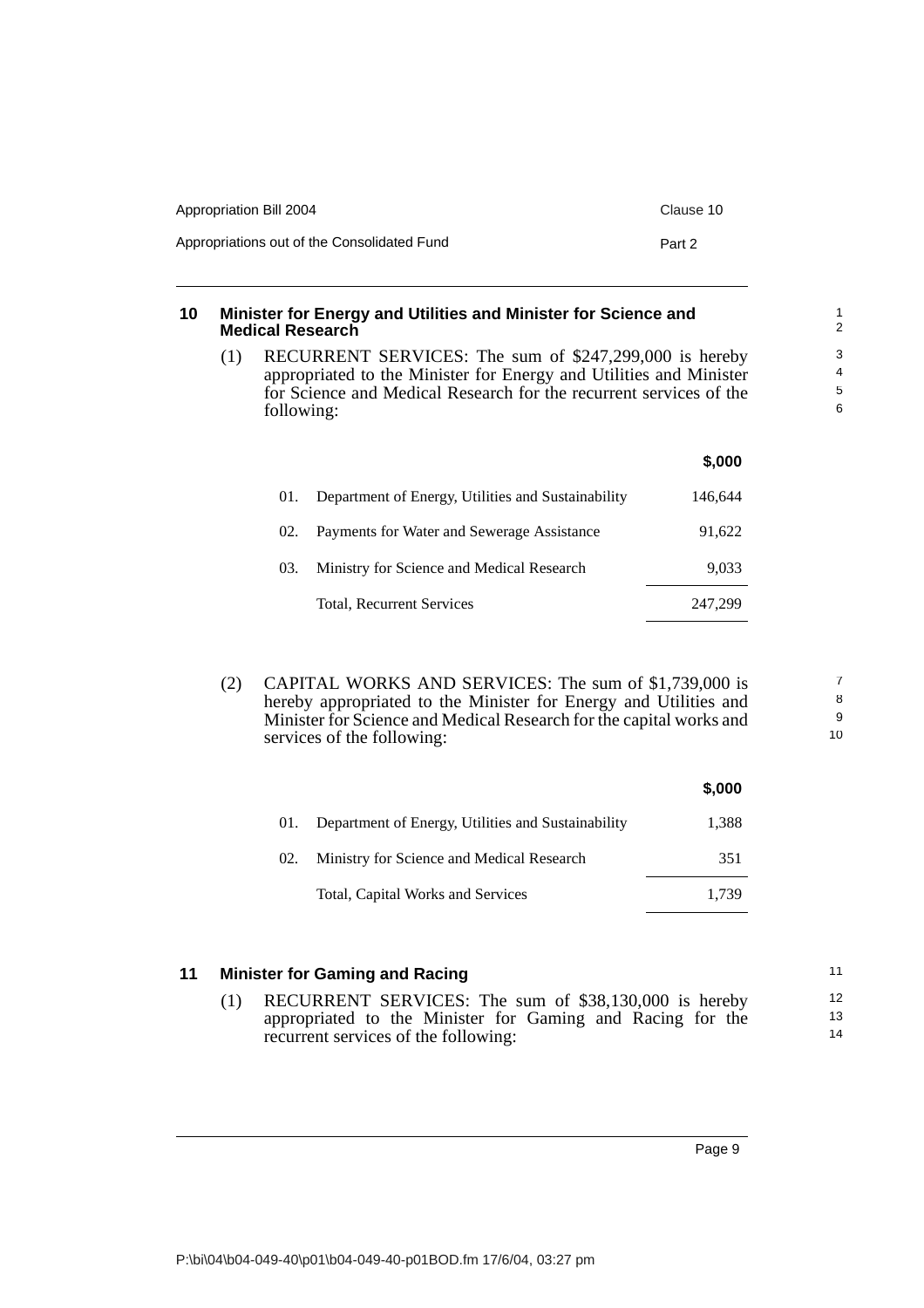#### Clause 12 Appropriation Bill 2004

| Part 2 | Appropriations out of the Consolidated Fund |  |
|--------|---------------------------------------------|--|
|--------|---------------------------------------------|--|

|     |                                 | \$,000 |
|-----|---------------------------------|--------|
| 01. | Department of Gaming and Racing | 32,005 |
| 02. | Casino Control Authority        | 6,125  |
|     | Total, Recurrent Services       | 38,130 |

(2) CAPITAL WORKS AND SERVICES: The sum of \$2,515,000 is hereby appropriated to the Minister for Gaming and Racing for the capital works and services of the following:

|     |                                   | \$,000 |
|-----|-----------------------------------|--------|
| 01. | Department of Gaming and Racing   | 2,445  |
|     | 02. Casino Control Authority      | 70     |
|     | Total, Capital Works and Services | 2,515  |

## <span id="page-13-0"></span>**12 Minister for Health**

(1) RECURRENT SERVICES: The sum of \$7,906,170,000 is hereby appropriated to the Minister for Health for the recurrent services of the following:

|     |                                          | \$,000    |
|-----|------------------------------------------|-----------|
| 01. | Department of Health                     | 7,895,601 |
| 02. | <b>Health Care Complaints Commission</b> | 10,569    |
|     | Total, Recurrent Services                | 7,906,170 |

Page 10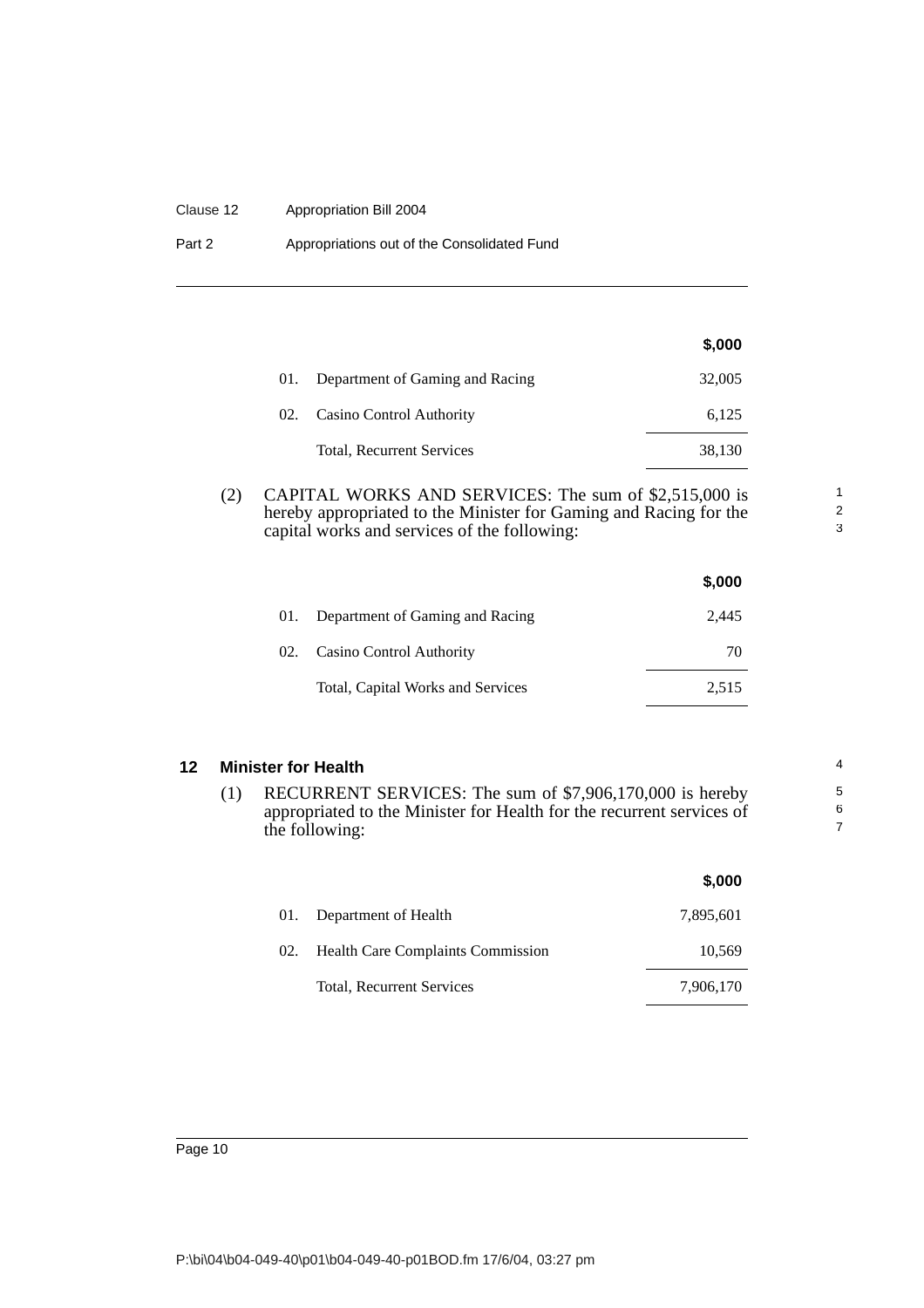| Appropriation Bill 2004                     | Clause 13 |
|---------------------------------------------|-----------|
| Appropriations out of the Consolidated Fund | Part 2    |

(2) CAPITAL WORKS AND SERVICES: The sum of \$431,950,000 is hereby appropriated to the Minister for Health for the capital works and services of the following:

|                                   | \$,000  |
|-----------------------------------|---------|
| 01. Department of Health          | 431,950 |
| Total, Capital Works and Services | 431.950 |

#### <span id="page-14-0"></span>**13 Minister for Infrastructure and Planning and Minister for Natural Resources**

(1) RECURRENT SERVICES: The sum of \$377,769,000 is hereby appropriated to the Minister for Infrastructure and Planning and Minister for Natural Resources for the recurrent services of the following:

|     |                                                                        | \$,000  |
|-----|------------------------------------------------------------------------|---------|
| 01. | Heritage Office                                                        | 6,711   |
| 02. | Department of Infrastructure, Planning and Natural<br><b>Resources</b> | 316,021 |
| 03. | Department of Lands                                                    | 55,037  |
|     | Total, Recurrent Services                                              | 377,769 |

- (2) CAPITAL WORKS AND SERVICES: The sum of \$27,346,000 is hereby appropriated to the Minister for Infrastructure and Planning and Minister for Natural Resources for the capital works and services of the following:
	- **\$,000** 01. Heritage Office 19

Page 11

11 12 13

10

1 2 3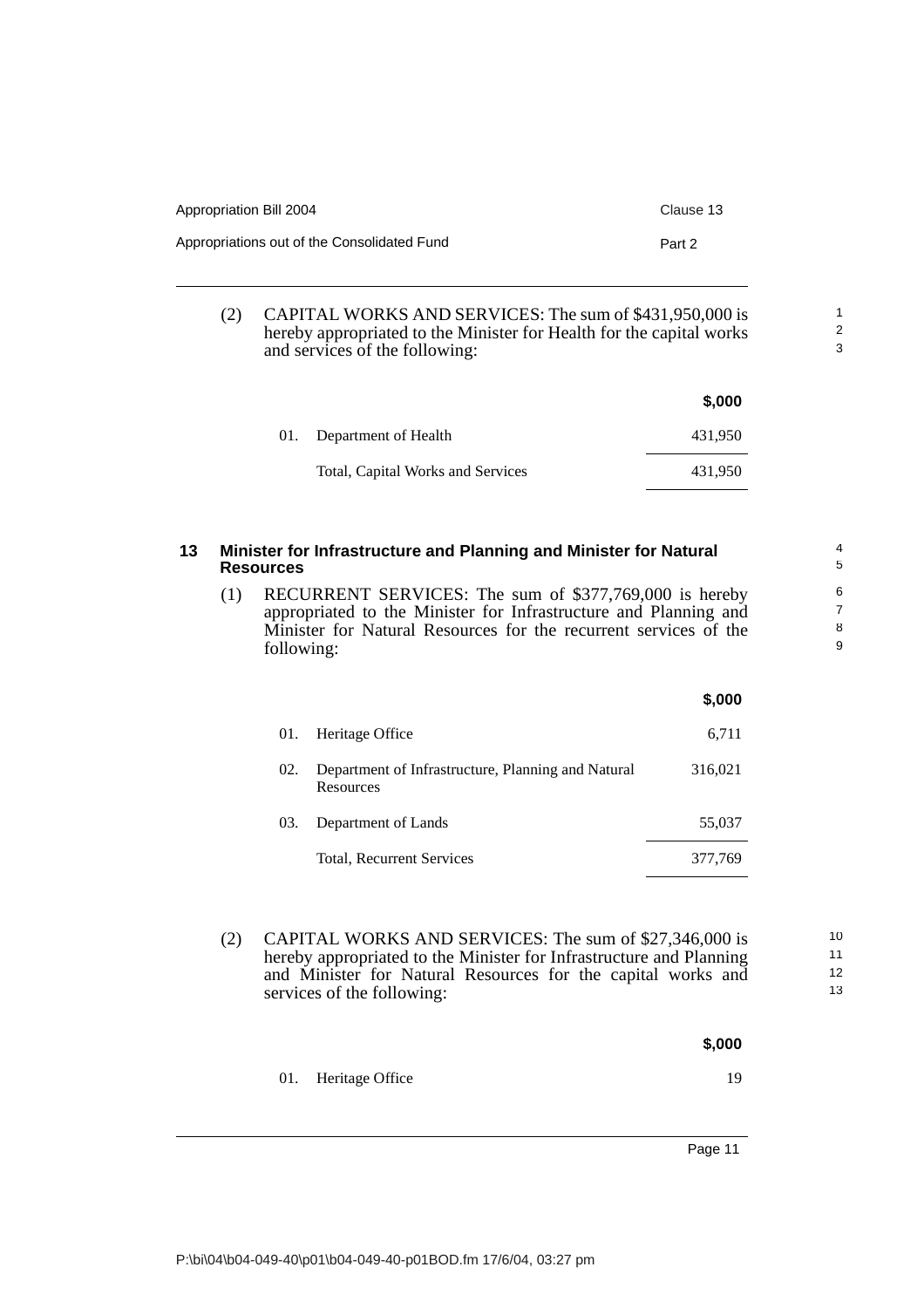#### Clause 14 Appropriation Bill 2004

Part 2 **Appropriations out of the Consolidated Fund** 

|     |                                                                 | \$,000 |
|-----|-----------------------------------------------------------------|--------|
| 02. | Department of Infrastructure, Planning and Natural<br>Resources | 25,175 |
| 03. | Department of Lands                                             | 2,152  |
|     | Total, Capital Works and Services                               | 27,346 |

#### <span id="page-15-0"></span>**14 Minister for Justice**

(1) RECURRENT SERVICES: The sum of \$580,781,000 is hereby appropriated to the Minister for Justice for the recurrent services of the following:

|     |                                   | \$,000  |
|-----|-----------------------------------|---------|
| 01. | Department of Corrective Services | 580,781 |
|     | <b>Total, Recurrent Services</b>  | 580,781 |

5 6 7

(2) CAPITAL WORKS AND SERVICES: The sum of \$109,338,000 is hereby appropriated to the Minister for Justice for the capital works and services of the following:

|     |                                          | \$,000  |
|-----|------------------------------------------|---------|
| 01. | <b>Department of Corrective Services</b> | 109.338 |
|     | Total, Capital Works and Services        | 109.338 |

#### Page 12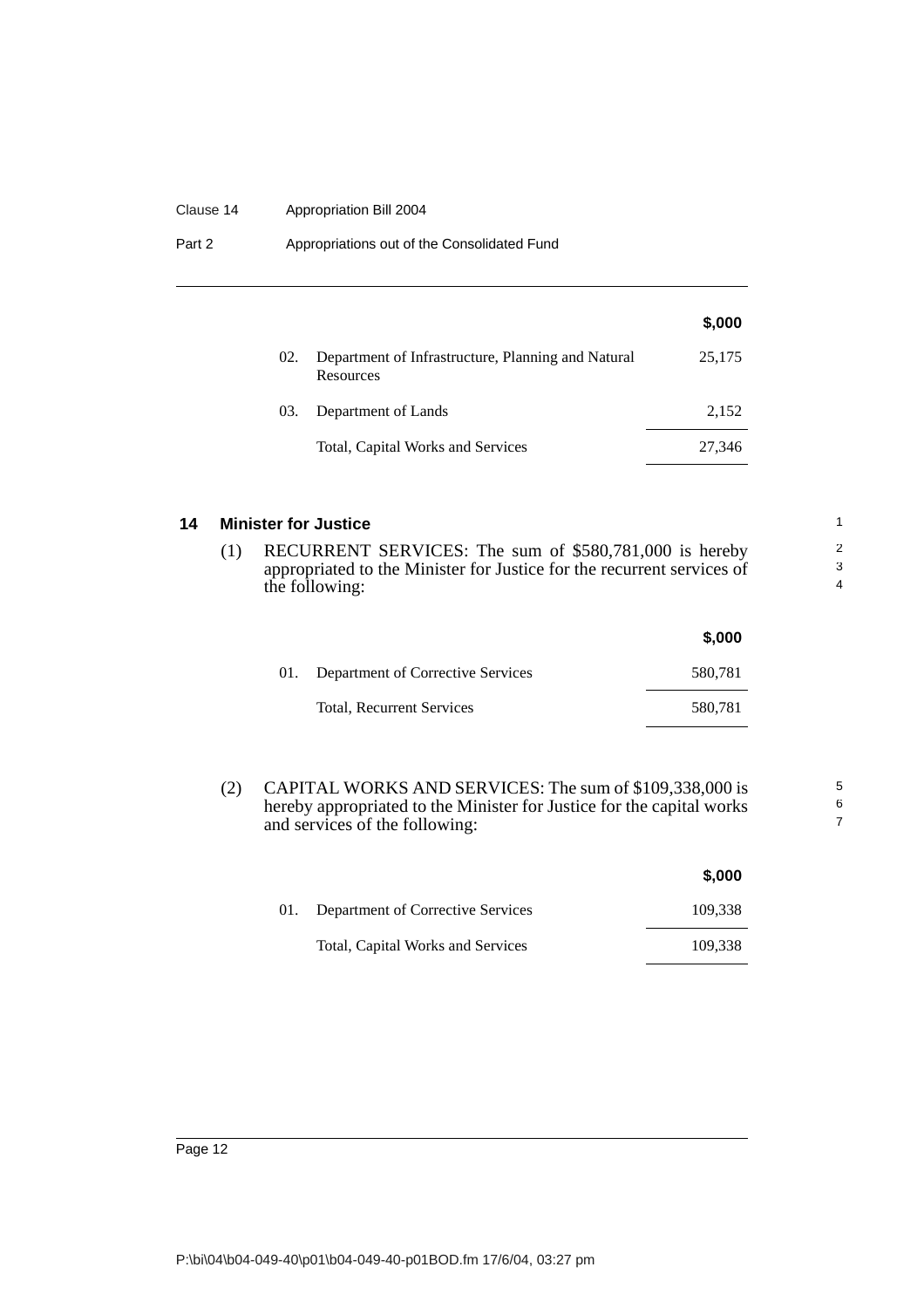| Appropriation Bill 2004                     | Clause 15 |
|---------------------------------------------|-----------|
| Appropriations out of the Consolidated Fund | Part 2    |

#### <span id="page-16-0"></span>**15 Minister for Juvenile Justice and Minister for Western Sydney** (1) RECURRENT SERVICES: The sum of \$111,178,000 is hereby appropriated to the Minister for Juvenile Justice and Minister for Western Sydney for the recurrent services of the following: 1 2 3 4

|     |                                  | \$,000  |
|-----|----------------------------------|---------|
| 01. | Department of Juvenile Justice   | 111,178 |
|     | <b>Total, Recurrent Services</b> | 111.178 |

(2) CAPITAL WORKS AND SERVICES: The sum of \$36,375,000 is hereby appropriated to the Minister for Juvenile Justice and Minister for Western Sydney for the capital works and services of the following:

|                                    | \$.000 |
|------------------------------------|--------|
| 01. Department of Juvenile Justice | 36.375 |
| Total, Capital Works and Services  | 36.375 |

### <span id="page-16-1"></span>**16 Minister for Mineral Resources**

(1) RECURRENT SERVICES: The sum of \$34,065,000 is hereby appropriated to the Minister for Mineral Resources for the recurrent services of the following:

|                                  | \$,000 |
|----------------------------------|--------|
| 01. Coal Compensation Board      | 34,065 |
| <b>Total, Recurrent Services</b> | 34,065 |

Page 13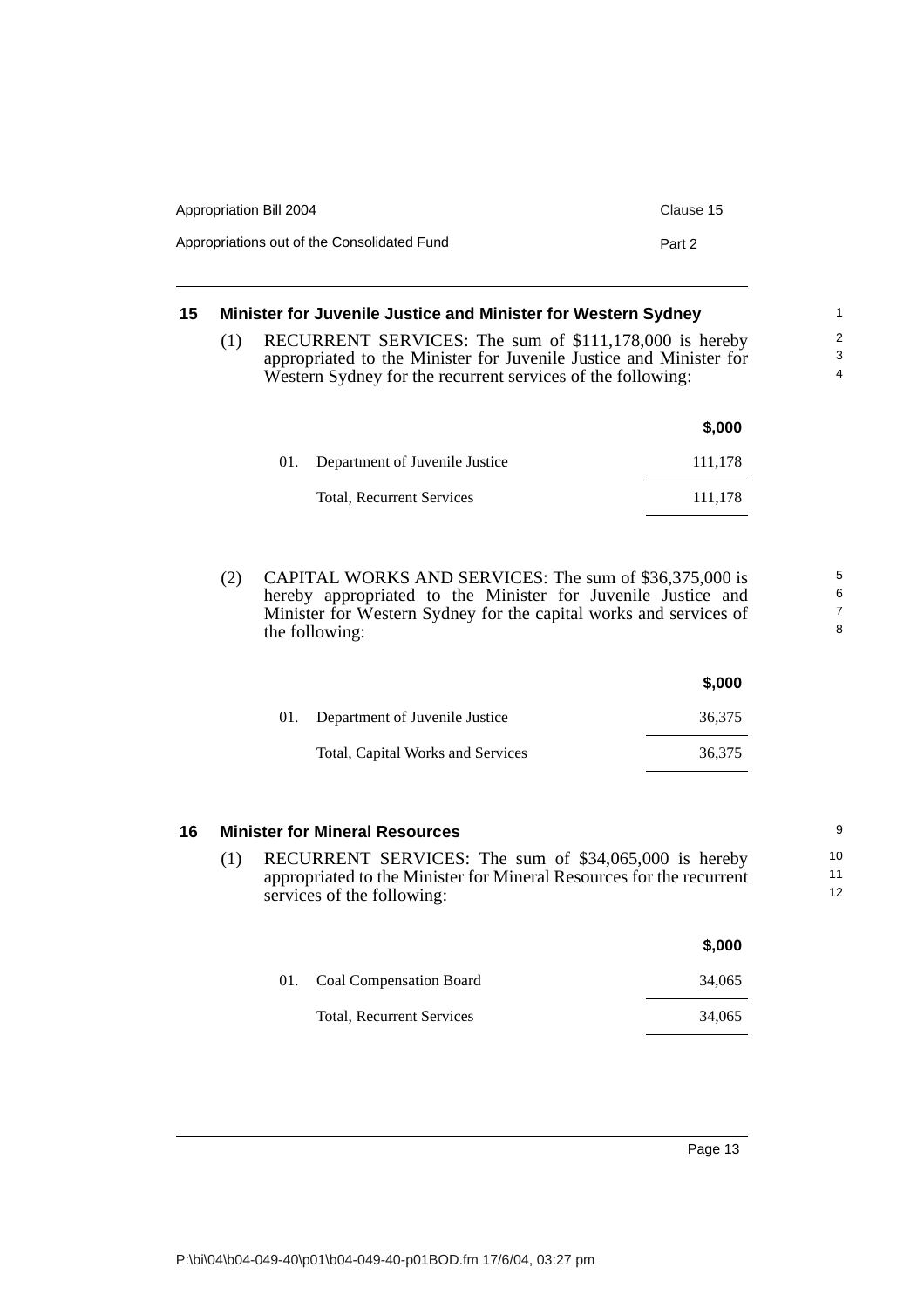#### Clause 17 Appropriation Bill 2004

| Part 2 | Appropriations out of the Consolidated Fund |  |
|--------|---------------------------------------------|--|
|--------|---------------------------------------------|--|

#### (2) CAPITAL WORKS AND SERVICES: The sum of \$90,000 is hereby appropriated to the Minister for Mineral Resources for the capital works and services of the following:

|                                   | \$,000 |
|-----------------------------------|--------|
| 01. Coal Compensation Board       | 90     |
| Total, Capital Works and Services | 90     |

#### <span id="page-17-0"></span>**17 Minister for Police**

(1) RECURRENT SERVICES: The sum of \$1,654,514,000 is hereby appropriated to the Minister for Police for the recurrent services of the following:

|     |                                  | \$,000    |
|-----|----------------------------------|-----------|
| 01. | <b>Ministry for Police</b>       | 11,341    |
| 02. | NSW Police                       | 1,619,427 |
| 03. | New South Wales Crime Commission | 9,053     |
| 04. | Police Integrity Commission      | 14,693    |
|     | Total, Recurrent Services        | 1,654,514 |

(2) CAPITAL WORKS AND SERVICES: The sum of \$79,891,000 is hereby appropriated to the Minister for Police for the capital works and services of the following:

|                         | \$,000 |
|-------------------------|--------|
| 01. Ministry for Police | 529    |
| 02. NSW Police          | 77,051 |

Page 14

P:\bi\04\b04-049-40\p01\b04-049-40-p01BOD.fm 17/6/04, 03:27 pm

8 9

1 2 3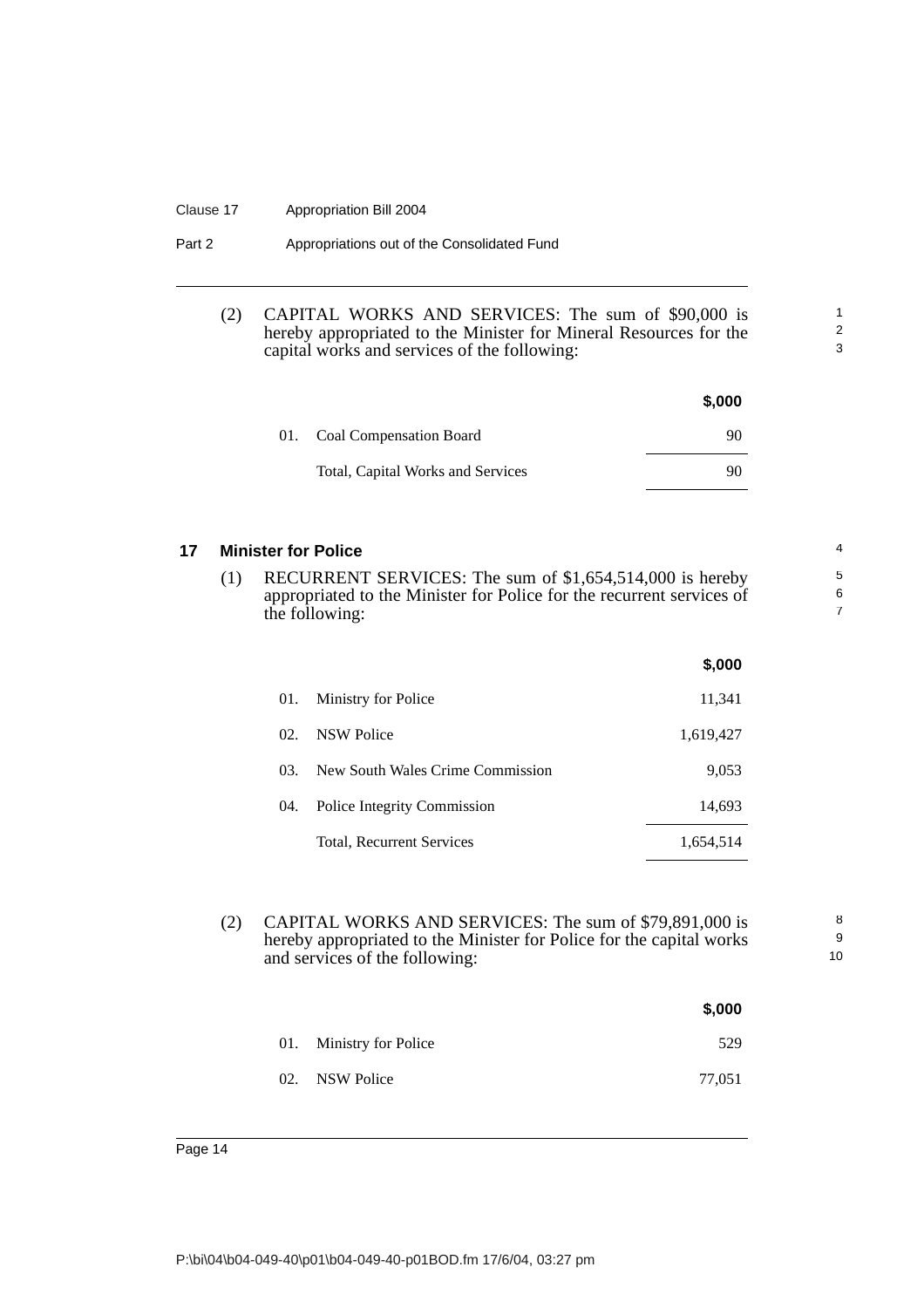| Appropriation Bill 2004                     | Clause 18 |
|---------------------------------------------|-----------|
| Appropriations out of the Consolidated Fund | Part 2    |

|     |                                   | \$,000 |
|-----|-----------------------------------|--------|
| 03. | New South Wales Crime Commission  | 1,611  |
|     | 04. Police Integrity Commission   | 700    |
|     | Total, Capital Works and Services | 79.891 |

#### <span id="page-18-0"></span>**18 Minister for Primary Industries**

(1) RECURRENT SERVICES: The sum of \$265,185,000 is hereby appropriated to the Minister for Primary Industries for the recurrent services of the following:

|     |                                   | \$,000  |
|-----|-----------------------------------|---------|
| 01. | Department of Primary Industries  | 247,413 |
| 02. | <b>Rural Assistance Authority</b> | 17,772  |
|     | Total, Recurrent Services         | 265,185 |

(2) CAPITAL WORKS AND SERVICES: The sum of \$23,013,000 is hereby appropriated to the Minister for Primary Industries for the capital works and services of the following:

|     |                                   | \$,000 |
|-----|-----------------------------------|--------|
| 01. | Department of Primary Industries  | 22,963 |
| 02. | <b>Rural Assistance Authority</b> | 50     |
|     | Total, Capital Works and Services | 23,013 |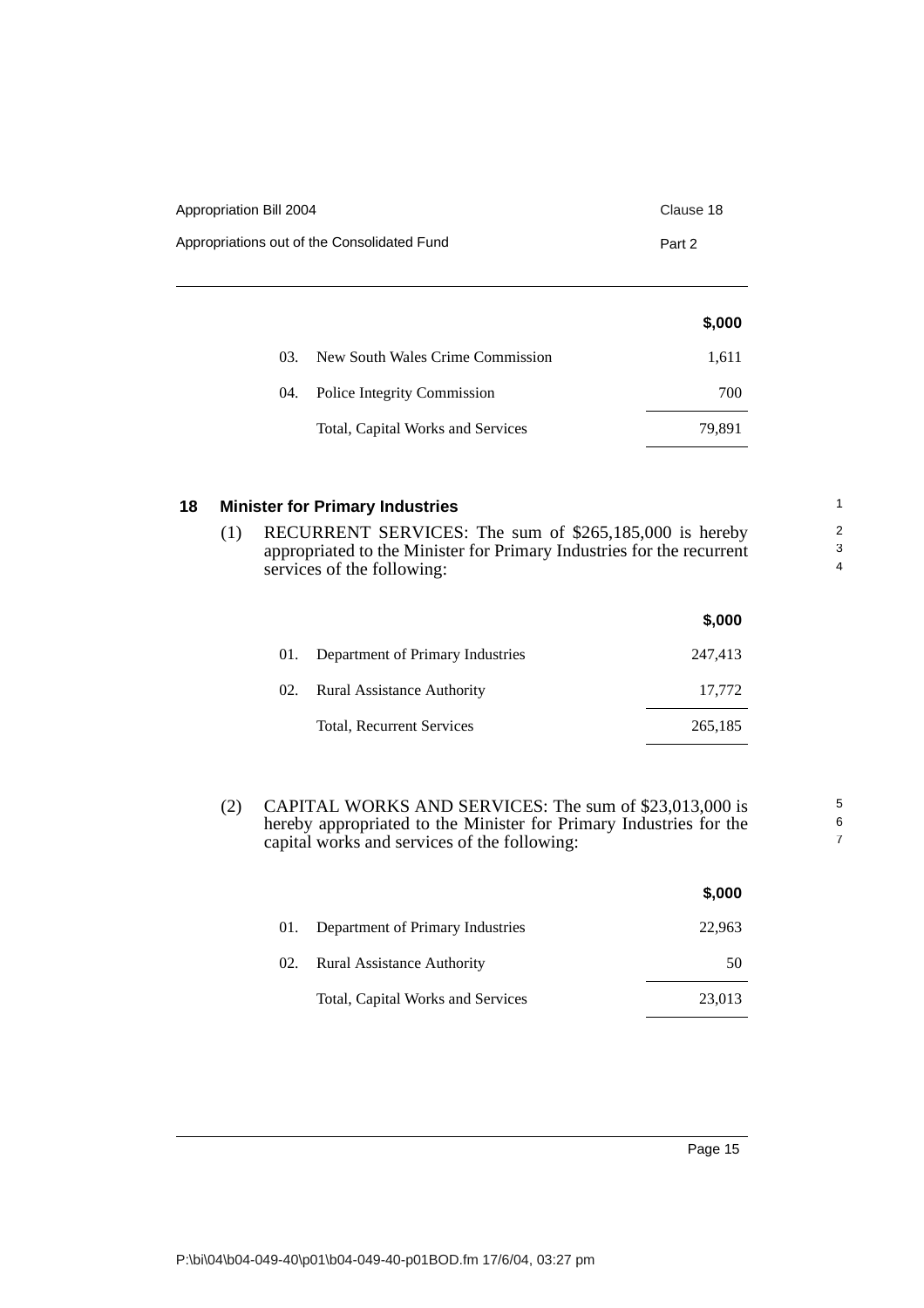#### Clause 19 Appropriation Bill 2004

Part 2 **Appropriations out of the Consolidated Fund** 

### <span id="page-19-0"></span>**19 Minister for Roads and Minister for Housing**

(1) RECURRENT SERVICES: The sum of \$1,845,300,000 is hereby appropriated to the Minister for Roads and Minister for Housing for the recurrent services of the following:

5 6 7

|     |                                                                          | \$,000    |
|-----|--------------------------------------------------------------------------|-----------|
| 01. | Roads and Traffic Authority                                              | 1,400,219 |
| 02. | Payments to Other Government Bodies Under the<br>Control of the Minister | 445,081   |
|     | Total, Recurrent Services                                                | 1.845.300 |
|     |                                                                          |           |

(2) CAPITAL WORKS AND SERVICES: The sum of \$1,015,172,000 is hereby appropriated to the Minister for Roads and Minister for Housing for the capital works and services of the following:

|     |                                   | \$,000    |
|-----|-----------------------------------|-----------|
| 01. | Roads and Traffic Authority       | 1,015,172 |
|     | Total, Capital Works and Services | 1.015.172 |

<span id="page-19-1"></span>

| 20 |     | Minister for Rural Affairs, Minister for Local Government and<br><b>Minister for Emergency Services</b>                                                                                                                        | 8<br>9               |
|----|-----|--------------------------------------------------------------------------------------------------------------------------------------------------------------------------------------------------------------------------------|----------------------|
|    | (1) | RECURRENT SERVICES: The sum of \$559,835,000 is hereby<br>appropriated to the Minister for Rural Affairs, Minister for Local<br>Government and Minister for Emergency Services for the recurrent<br>services of the following: | 10<br>11<br>12<br>13 |
|    |     | \$,000                                                                                                                                                                                                                         |                      |

01. Department of Local Government 84,225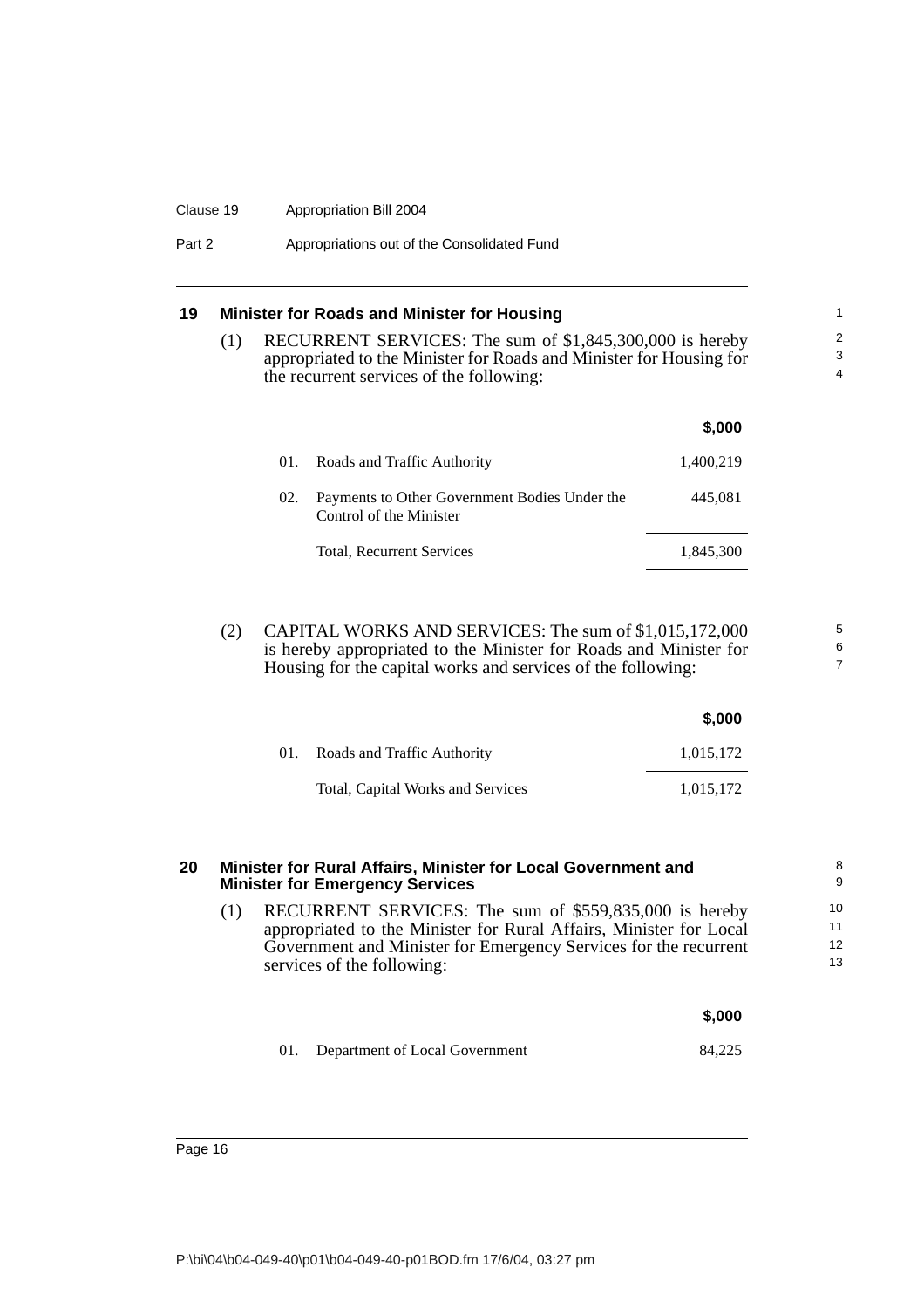| Appropriation Bill 2004                     | Clause 21 |
|---------------------------------------------|-----------|
| Appropriations out of the Consolidated Fund | Part 2    |

|     |                                  | \$,000  |
|-----|----------------------------------|---------|
| 02. | New South Wales Fire Brigades    | 421,062 |
| 03. | Department of Rural Fire Service | 32.974  |
| 04. | <b>State Emergency Service</b>   | 21,574  |
|     | Total, Recurrent Services        | 559,835 |

(2) CAPITAL WORKS AND SERVICES: The sum of \$18,792,000 is hereby appropriated to the Minister for Rural Affairs, Minister for Local Government and Minister for Emergency Services for the capital works and services of the following:

|     |                                   | \$,000 |
|-----|-----------------------------------|--------|
| 01. | Department of Local Government    | 150    |
| 02. | New South Wales Fire Brigades     | 14.964 |
| 03. | <b>State Emergency Service</b>    | 3.678  |
|     | Total, Capital Works and Services | 18,792 |

#### <span id="page-20-0"></span>**21 Special Minister of State, Minister for Commerce, Minister for Industrial Relations and Minister for the Central Coast**

(1) RECURRENT SERVICES: The sum of \$174,354,000 is hereby appropriated to the Special Minister of State, Minister for Commerce, Minister for Industrial Relations and Minister for the Central Coast for the recurrent services of the following:

|     |                           | \$,000  |
|-----|---------------------------|---------|
| 01. | Department of Commerce    | 174.354 |
|     | Total, Recurrent Services | 174.354 |
|     |                           |         |

Page 17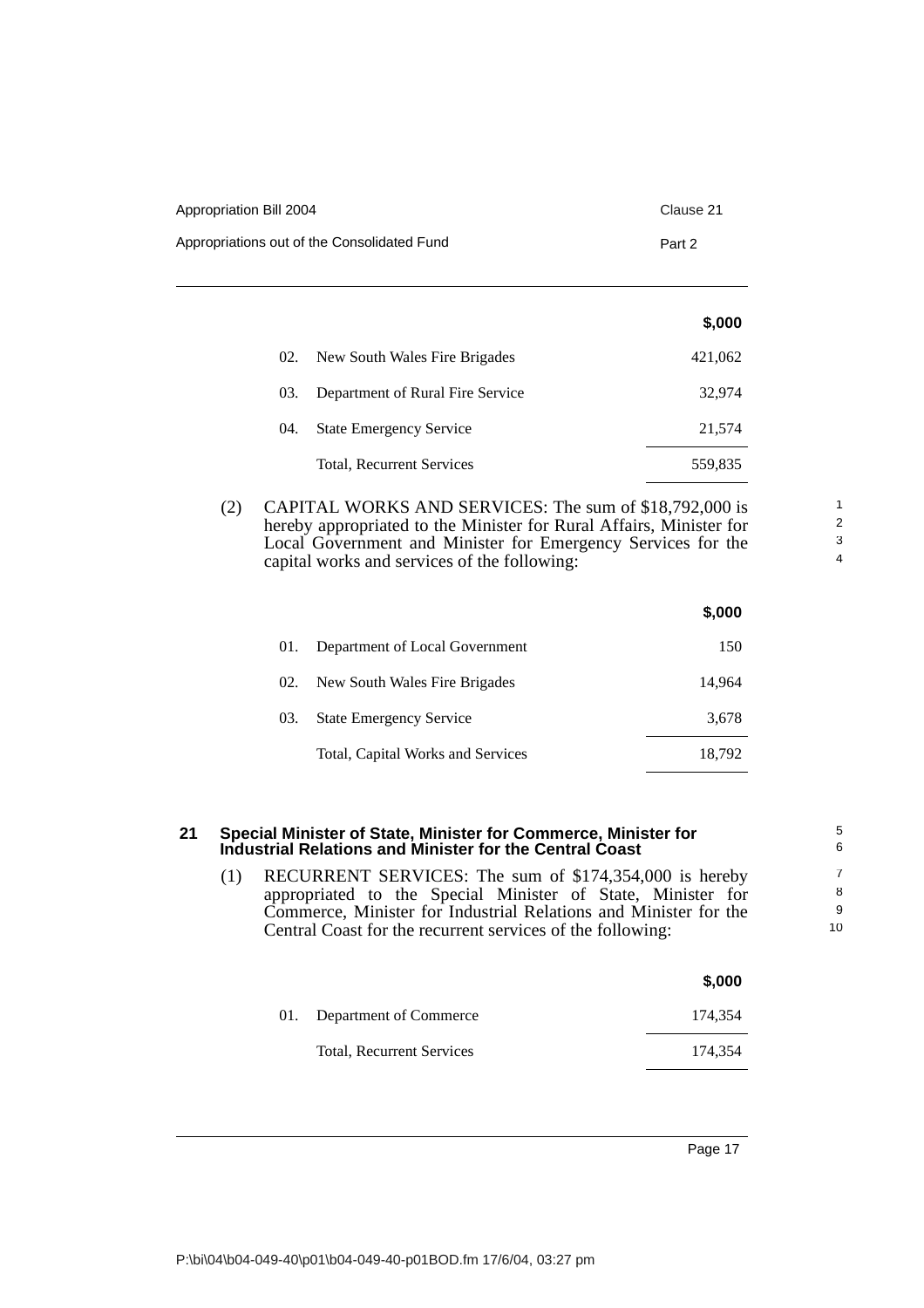#### Clause 22 Appropriation Bill 2004

#### Part 2 **Appropriations out of the Consolidated Fund**

(2) CAPITAL WORKS AND SERVICES: The sum of \$19,255,000 is hereby appropriated to the Special Minister of State, Minister for Commerce, Minister for Industrial Relations and Minister for the Central Coast for the capital works and services of the following:

|                                   | \$,000 |
|-----------------------------------|--------|
| 01. Department of Commerce        | 19.255 |
| Total, Capital Works and Services | 19.255 |

<span id="page-21-0"></span>

| 22 | Minister for Tourism and Sport and Recreation and Minister for<br>Women                                                                                                                                                     |                                                                                                                                                                                                    | 5<br>6  |                          |
|----|-----------------------------------------------------------------------------------------------------------------------------------------------------------------------------------------------------------------------------|----------------------------------------------------------------------------------------------------------------------------------------------------------------------------------------------------|---------|--------------------------|
|    | (1)                                                                                                                                                                                                                         | RECURRENT SERVICES: The sum of \$133,000,000 is hereby<br>appropriated to the Minister for Tourism and Sport and Recreation<br>and Minister for Women for the recurrent services of the following: |         | $\overline{7}$<br>8<br>9 |
|    |                                                                                                                                                                                                                             |                                                                                                                                                                                                    | \$,000  |                          |
|    |                                                                                                                                                                                                                             | 01.<br>Department of Tourism, Sport and Recreation                                                                                                                                                 | 92,521  |                          |
|    |                                                                                                                                                                                                                             | Sydney Olympic Park Authority<br>02.                                                                                                                                                               | 38,205  |                          |
|    |                                                                                                                                                                                                                             | <b>Centennial Park and Moore Park Trust</b><br>03.                                                                                                                                                 | 2,274   |                          |
|    |                                                                                                                                                                                                                             | Total, Recurrent Services                                                                                                                                                                          | 133,000 |                          |
|    | (2)<br>CAPITAL WORKS AND SERVICES: The sum of \$27,681,000 is<br>hereby appropriated to the Minister for Tourism and Sport and<br>Recreation and Minister for Women for the capital works and<br>services of the following: |                                                                                                                                                                                                    |         | 10<br>11<br>12<br>13     |
|    |                                                                                                                                                                                                                             |                                                                                                                                                                                                    | \$,000  |                          |
|    |                                                                                                                                                                                                                             | 01.<br>Department of Tourism, Sport and Recreation                                                                                                                                                 | 9.988   |                          |
|    |                                                                                                                                                                                                                             | Sydney Olympic Park Authority<br>02.                                                                                                                                                               | 9,778   |                          |
|    |                                                                                                                                                                                                                             |                                                                                                                                                                                                    |         |                          |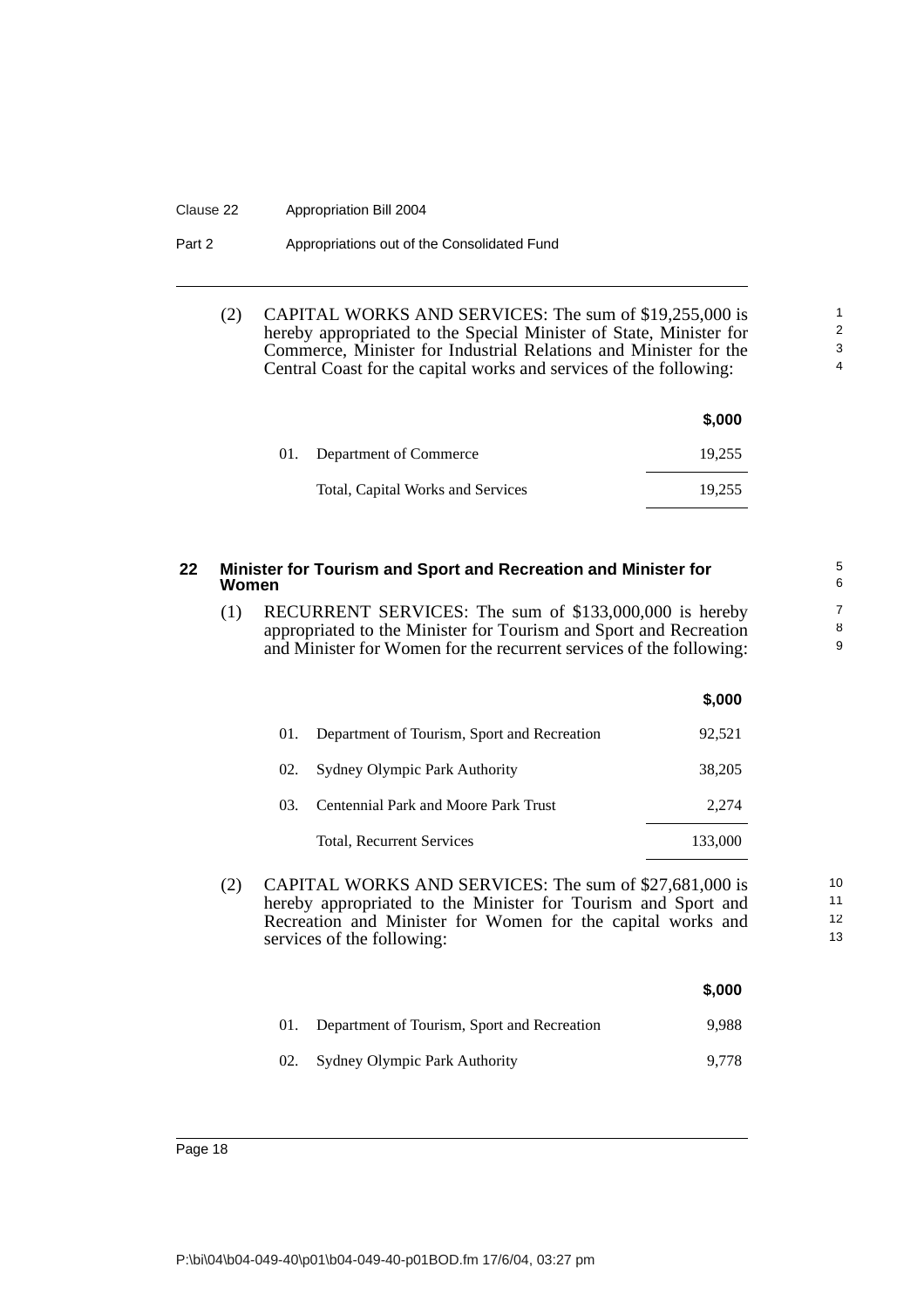| Appropriation Bill 2004 |                                             | Clause 23 |
|-------------------------|---------------------------------------------|-----------|
|                         | Appropriations out of the Consolidated Fund | Part 2    |
|                         |                                             | \$,000    |
| 03.                     | <b>Centennial Park and Moore Park Trust</b> | 7,915     |
|                         | Total, Capital Works and Services           | 27,681    |

### <span id="page-22-0"></span>**23 Minister for Transport Services and Minister for the Hunter**

(1) RECURRENT SERVICES: The sum of \$2,607,938,000 is hereby appropriated to the Minister for Transport Services and Minister for the Hunter for the recurrent services of the following:

|     |                                                           | \$,000    |
|-----|-----------------------------------------------------------|-----------|
| 01. | Ministry of Transport                                     | 2,592,265 |
| 02. | Independent Transport Safety and Reliability<br>Regulator | 15,673    |
|     | Total, Recurrent Services                                 | 2,607,938 |

(2) CAPITAL WORKS AND SERVICES: The sum of \$16,232,000 is hereby appropriated to the Minister for Transport Services and Minister for the Hunter for the capital works and services of the following:

|                                   | J.UUU  |
|-----------------------------------|--------|
| 01. Ministry of Transport         | 16.232 |
| Total, Capital Works and Services | 16.232 |

**\$,000**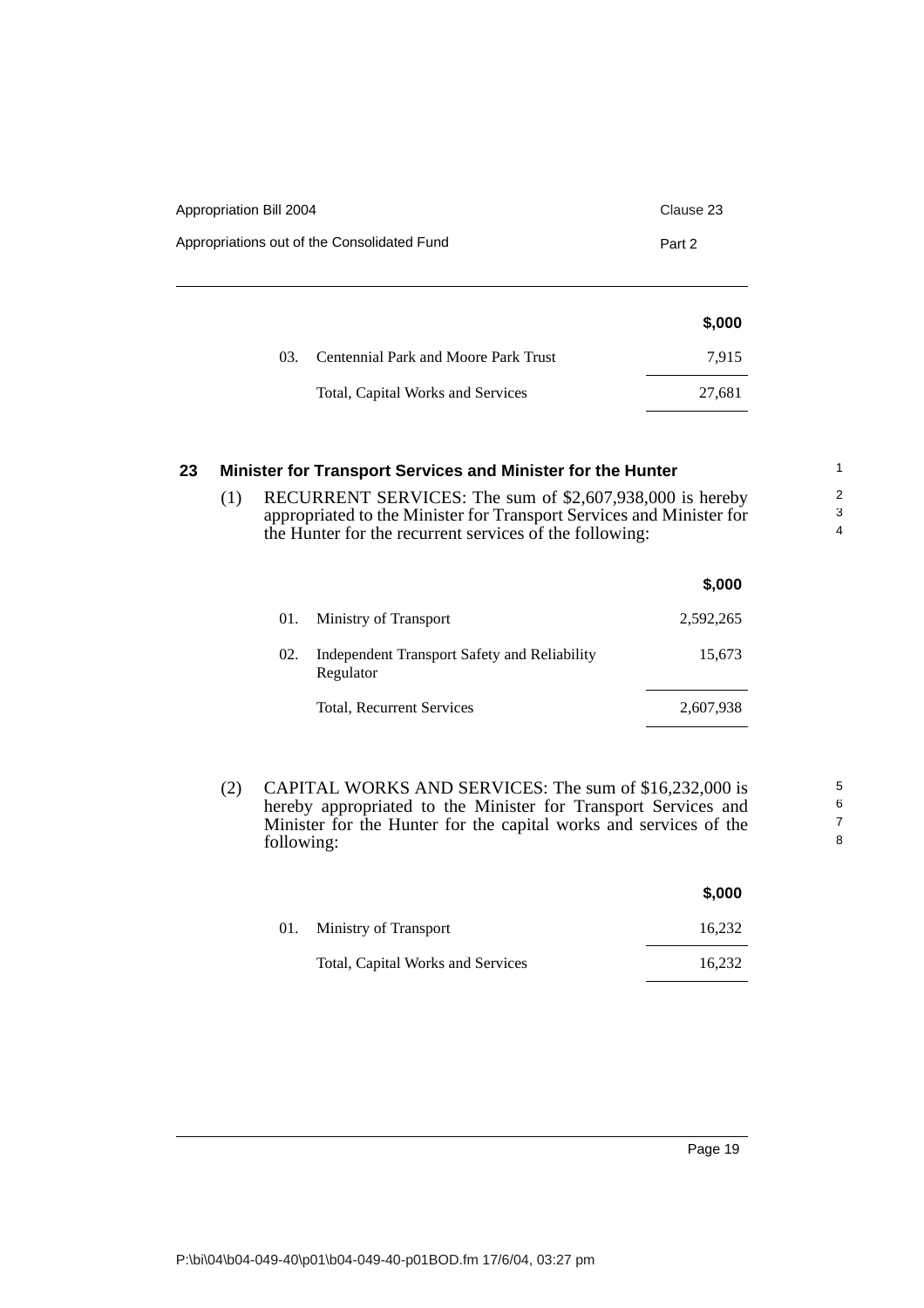#### Clause 24 Appropriation Bill 2004

#### Part 2 **Appropriations out of the Consolidated Fund**

## <span id="page-23-0"></span>**24 Treasurer and Minister for State Development**

(1) RECURRENT SERVICES: The sum of \$4,545,394,000 is hereby appropriated to the Treasurer and Minister for State Development for the recurrent services of the following:

|     |                                              | \$.000    |
|-----|----------------------------------------------|-----------|
| 01. | Treasury                                     | 399,679   |
| 02. | Crown Finance Entity                         | 3,799,226 |
| 03. | Advance to the Treasurer                     | 240,000   |
| 04. | Department of State and Regional Development | 106,489   |
|     | Total, Recurrent Services                    | 4,545,394 |

(2) CAPITAL WORKS AND SERVICES: The sum of \$344,981,000 is hereby appropriated to the Treasurer and Minister for State Development for the capital works and services of the following:

|     |                                              | \$,000  |
|-----|----------------------------------------------|---------|
| 01. | Treasury                                     | 18,308  |
|     | 02. Crown Finance Entity                     | 216,563 |
| 03. | Advance to the Treasurer                     | 110,000 |
| 04. | Department of State and Regional Development | 110     |
|     | Total, Capital Works and Services            | 344.981 |

5 6 7

Page 20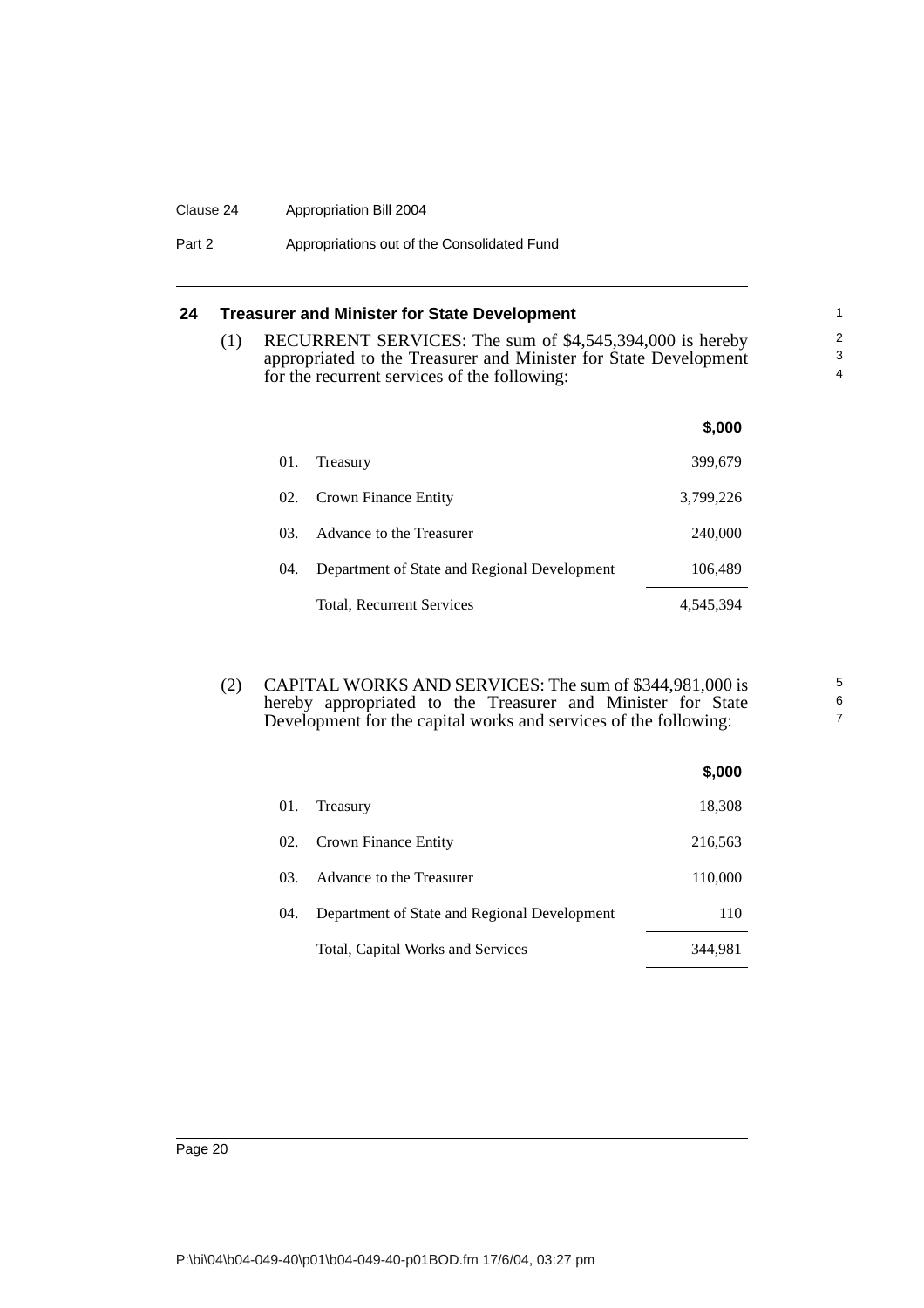| Appropriation Bill 2004                              | Clause 25 |
|------------------------------------------------------|-----------|
| Additional appropriation for health related services | Part 3    |

## <span id="page-24-0"></span>**Part 3 Additional appropriation for health related services**

#### <span id="page-24-1"></span>**25 Additional appropriation from Consolidated Fund 2004–05 for recurrent services**

- (1) Out of the Consolidated Fund there is hereby appropriated the sum identified in section 26, to the Minister specified in relation to that sum, for recurrent services, which sum may be issued and applied for or towards the use and purpose expressed in that section for the recurrent services of the Government for the year 2004–05.
- (2) The total sum appropriated out of the Consolidated Fund in accordance with the provisions of this Part is the sum of \$46,000,000.
- (3) The sum appropriated by this Part is in addition to any other sum appropriated by this Act for recurrent services.
- (4) Any amounts expended for recurrent services under section 25 of the *Public Finance and Audit Act 1983* or any Supply Act on or after 1 July 2004 and before the date of assent to this Act are taken to have been expended out of such of the sum for recurrent services set out in section 26 as may be determined by the Treasurer.

#### <span id="page-24-2"></span>**26 Special appropriation to Minister for Health—additional revenue from gaming machine taxes**

RECURRENT SERVICES: The sum of \$46,000,000 is hereby appropriated to the Minister for Health for the recurrent services of the following:

|                                  | \$,000 |
|----------------------------------|--------|
| 01. Department of Health         | 46,000 |
| <b>Total, Recurrent Services</b> | 46,000 |

**Note.** This Part allocates the additional revenue raised in connection with changes to gaming machine taxes to the Minister for Health for spending on recurrent health related services.

See also the *Appropriation (Health Super-Growth Fund) Act 2003*. That Act requires the income from the investment of the sum appropriated by that Act to be paid into the Health Super-Growth Fund and applied for or towards public

Page 21

1  $\mathfrak{p}$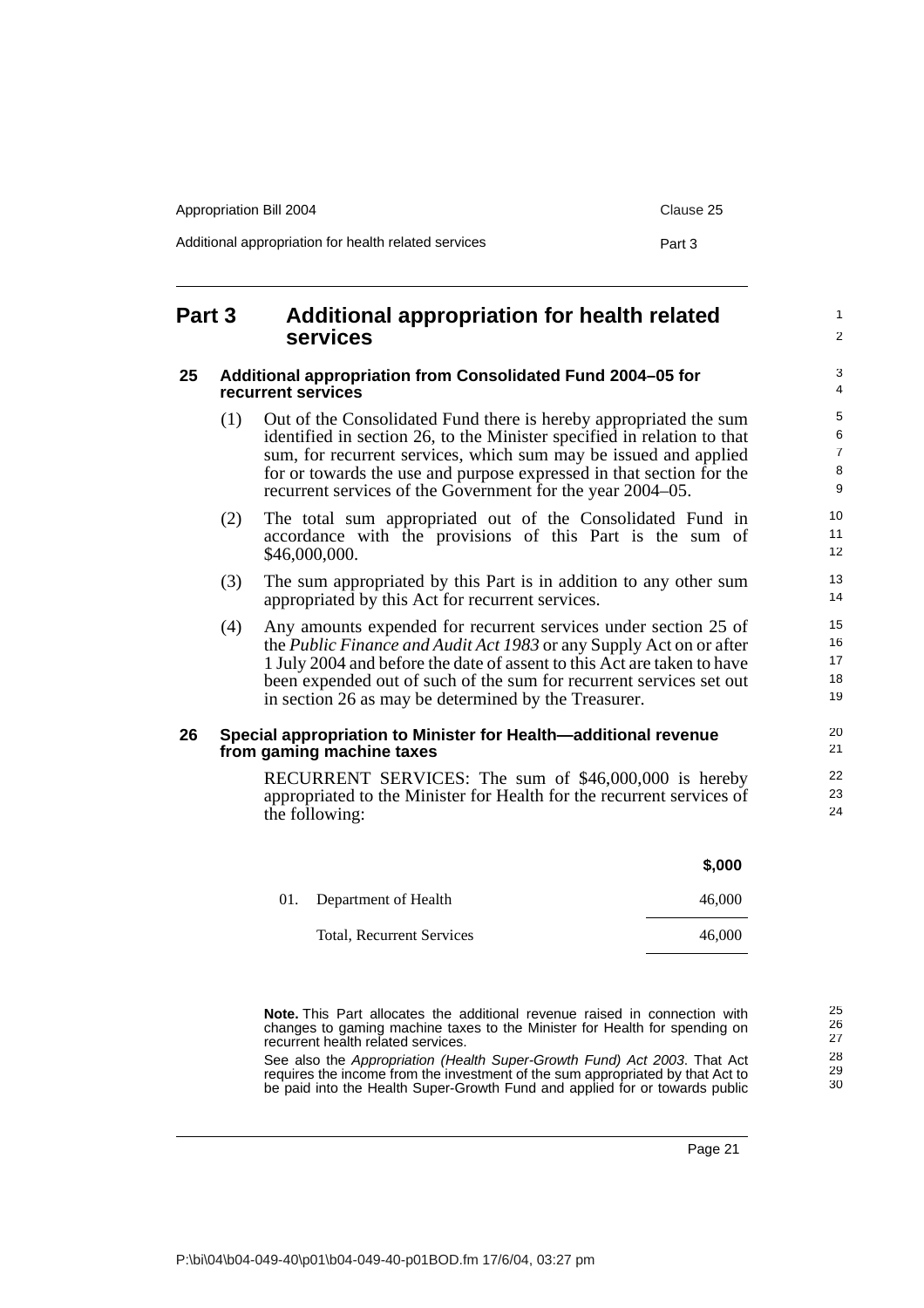#### Clause 26 Appropriation Bill 2004

Part 3 Additional appropriation for health related services

health capital works and services. It is estimated that \$23,000,000 in income will be paid into the Fund in the year 2004–05 and available for expenditure on public health capital works and services.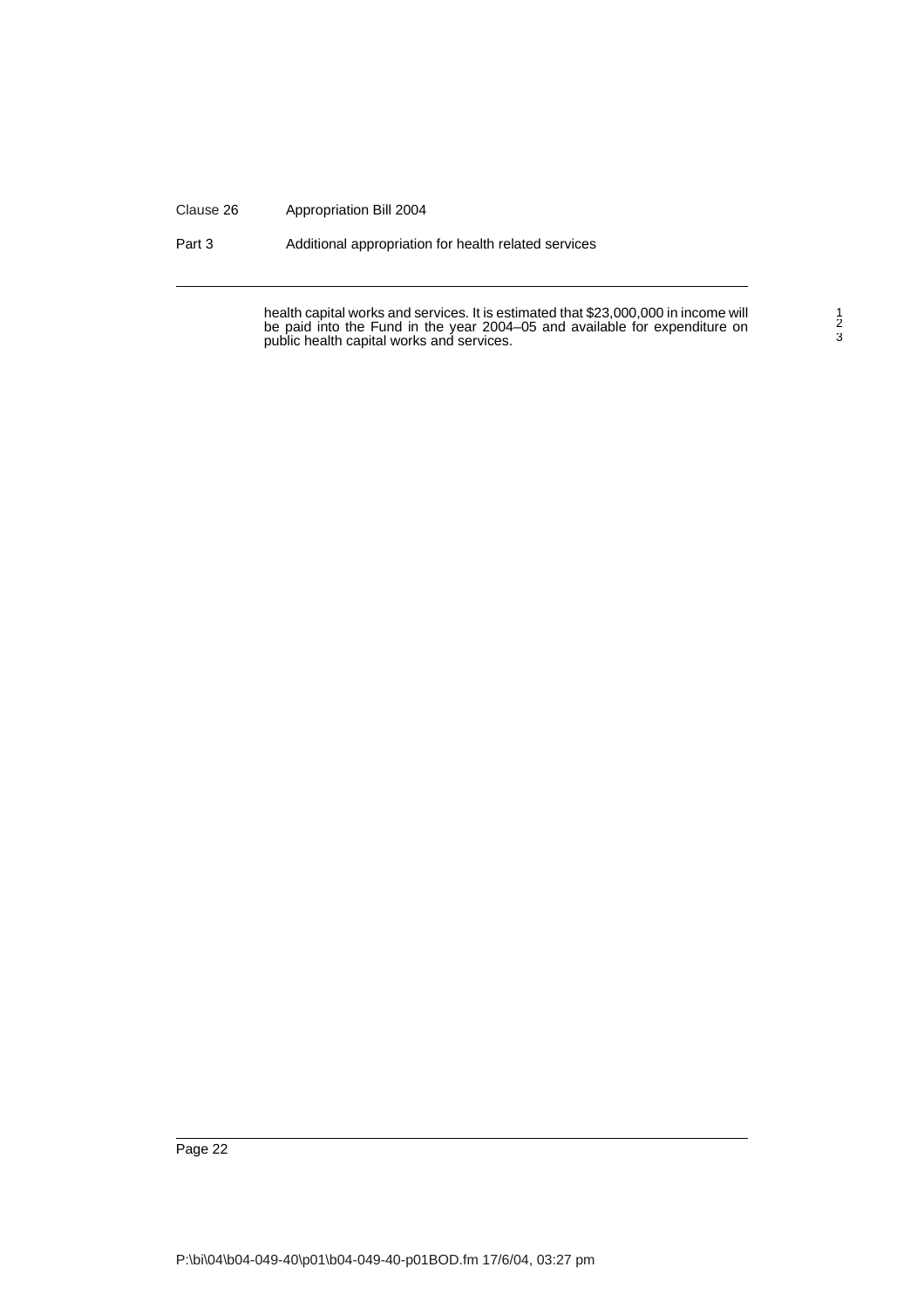Appropriation Bill 2004 Clause 27

General **Part 4** 

1

# <span id="page-26-0"></span>**Part 4 General**

<span id="page-26-2"></span><span id="page-26-1"></span>

| 27 |     | Variation of authorised payments from Consolidated Fund                                                                                                                                                                                                                                                                                                                    | $\overline{\mathbf{c}}$             |
|----|-----|----------------------------------------------------------------------------------------------------------------------------------------------------------------------------------------------------------------------------------------------------------------------------------------------------------------------------------------------------------------------------|-------------------------------------|
|    | (1) | In this section, <i>purpose</i> means a purpose specified in Part 2 or 3 in<br>relation to a Minister to which a sum is appropriated for recurrent<br>services or for capital works and services.                                                                                                                                                                          | 3<br>4<br>5                         |
|    | (2) | Payment of a sum appropriated under Part 2 or 3 for a purpose may<br>not be made in excess of the sum specified for the purpose or, if the<br>same purpose is specified in Parts 2 and 3, the total sum specified<br>for that purpose, except as provided by this section or Division 4 of<br>Part 2 of the Public Finance and Audit Act 1983.                             | 6<br>$\overline{7}$<br>8<br>9<br>10 |
|    | (3) | If the exigencies of government so require, the Treasurer may<br>authorise the payment of a sum in excess of the sum or total sum<br>specified for a purpose, but only if an equivalent sum is not paid out<br>for another purpose, whether the other purpose is specified in<br>relation to the same or a different Minister, subject to subsections<br>$(4)$ and $(5)$ . | 11<br>12<br>13<br>14<br>15<br>16    |
|    | (4) | A sum appropriated for recurrent services may only be paid out for<br>recurrent services and a sum appropriated for capital works and<br>services may only be paid out for capital works and services.                                                                                                                                                                     | 17<br>18<br>19                      |
|    | (5) | A sum appropriated under Part 3 may only be paid out for a purpose<br>specified in Part 3.                                                                                                                                                                                                                                                                                 | 20<br>21                            |
|    | (6) | This section does not apply to sums appropriated by another Act.                                                                                                                                                                                                                                                                                                           | 22                                  |
|    | (7) | This section does not enable the Treasurer to authorise the payment<br>of a sum in augmentation of, or as an addition to, any salary or<br>wages the amount of which has been fixed by law.                                                                                                                                                                                | 23<br>24<br>25                      |
|    | (8) | The Treasurer is to inform the Auditor-General of every<br>authorisation given under this section.                                                                                                                                                                                                                                                                         | 26<br>27                            |
| 28 |     | Appointment of person to carry out the functions of the Treasurer<br>under section 27                                                                                                                                                                                                                                                                                      | 28<br>29                            |
|    | (1) | The Treasurer may appoint a person to carry out the Treasurer's<br>functions under section 27.                                                                                                                                                                                                                                                                             | 30<br>31                            |
|    | (2) | Any such appointment is subject to such conditions (if any) as the<br>Treasurer determines.                                                                                                                                                                                                                                                                                | 32<br>33                            |
|    | (3) | The Treasurer may revoke any such appointment at any time.                                                                                                                                                                                                                                                                                                                 | 34                                  |